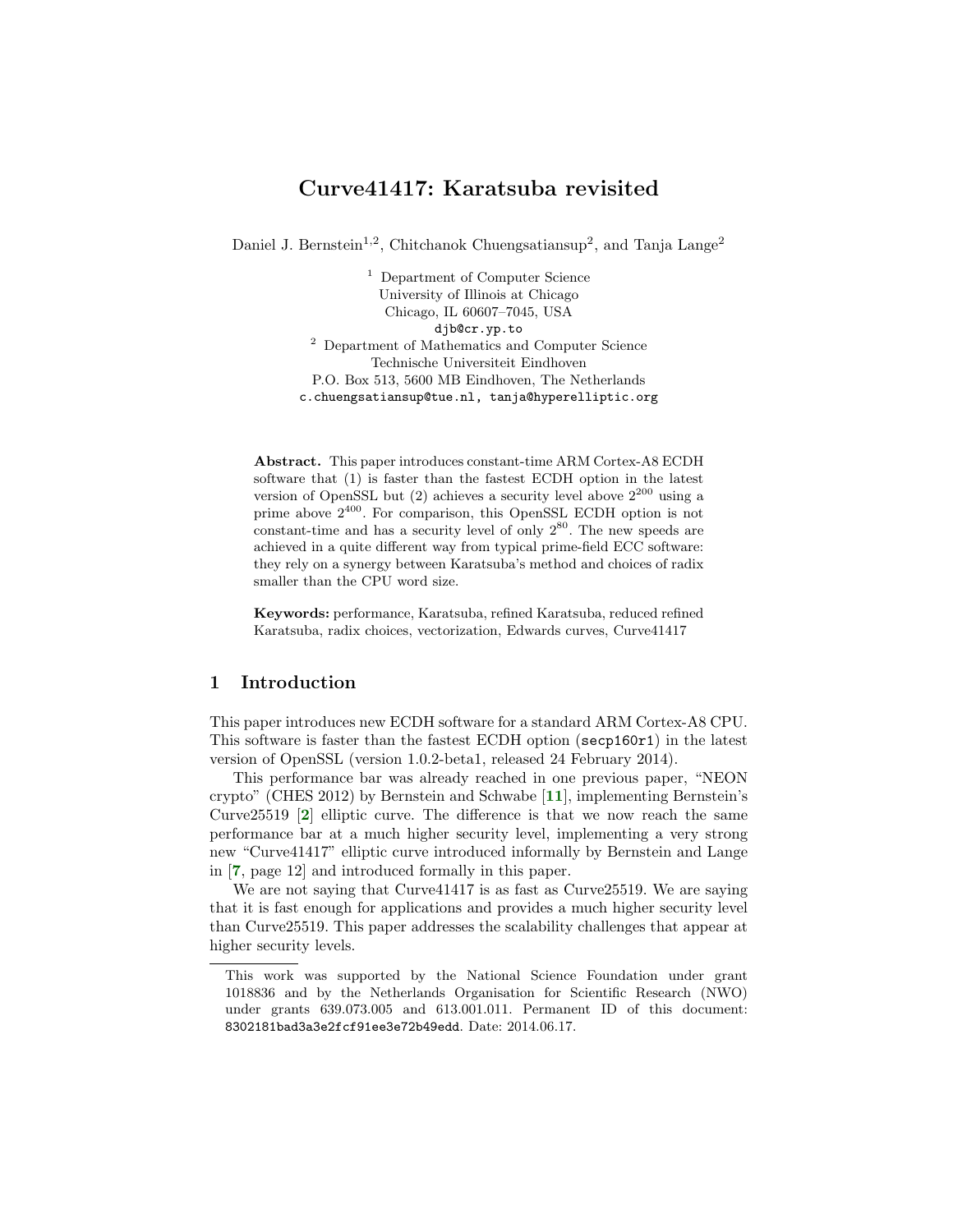<span id="page-1-1"></span><span id="page-1-0"></span>Hyperelliptic-curve DH has also recently reached this performance bar for the Cortex-A8: the HECDH implementation in [[4](#page-14-2)] is even faster than Curve25519. However, the performance benefits of hyperelliptic curves are specific to DH, as admitted in [[4](#page-14-2)], while elliptic curves are easily adapted to other important applications such as signatures. More importantly, the 128-bit hyperelliptic curve used in [[4](#page-14-2)] came from a massive computation by Gaudry and Schost in [[20](#page-15-1)], using more than 1000000 hours of CPU time. Finding a similar curve at a higher security level would be extraordinarily difficult.

<span id="page-1-11"></span><span id="page-1-2"></span>1.1. Karatsuba's method in prime-field ECC software. The Cortex-A8 contains a large integer-multiplication unit that multiplies 32-bit words to produce 64-bit results. Of course, there are CPUs with even larger multipliers, and CPUs (and FPGAs) with smaller multipliers, but 32-bit multipliers have been a popular choice for many years and seem likely to remain in widespread use in embedded systems for many years to come. We focus on the Cortex-A8 for the same reasons as  $[11]$  $[11]$  $[11]$  and  $[4, Section 5]$  $[4, Section 5]$  $[4, Section 5]$ .

<span id="page-1-14"></span><span id="page-1-5"></span><span id="page-1-3"></span>The conventional approach in ECC software is to take advantage of 32-bit multipliers by splitting, e.g., 160-bit prime-field elements into 5 words to be multiplied, or 256-bit prime-field elements into 8 words to be multiplied. Karatsuba's method [[29](#page-16-0), Theorem 2] is well known to be useful for binary fields, and is occasionally also considered for prime-field ECC software, but is practically always dismissed as having too much overhead: one Karatsuba level saves 25% of the integer-multiply instructions, but this is outweighed by the cost of many extra additions. (Of course, this comparison is biased by the availability of a large multiplier and relatively little area spent on adders, but this is how mass-market CPUs have always been designed.)

<span id="page-1-12"></span>It should be obvious that scaling to larger and larger input sizes will eventually reach a cutoff where one Karatsuba level is useful: the overhead is linear in the size, while the 25% savings is quadratic in the size. But the conventional wisdom is that this cutoff is far beyond ECC sizes, so one would not expect that aiming for high-security ECC would reach this cutoff. The heavily optimized GMP multiprecision library [[22](#page-15-2)], which includes automated searches for optimal cutoffs, does not switch over from schoolbook multiplication to one Karatsuba level on the Cortex-A8 until it reaches 832-bit inputs. A recent RSA performance analysis by Bos, Montgomery, Shumow, and Zaverucha [[15](#page-15-3)] avoided all use of Karatsuba's method even for 1024-bit modular multiplication.

<span id="page-1-8"></span>We use two Karatsuba levels. There is a synergy between two design choices here: (1) we use Karatsuba's method; (2) we use a radix smaller than the CPU word size.

<span id="page-1-15"></span><span id="page-1-13"></span><span id="page-1-10"></span><span id="page-1-9"></span><span id="page-1-7"></span><span id="page-1-6"></span><span id="page-1-4"></span>The conventional choice for *b*-bit CPUs is to use radix  $2^b$ , minimizing the number of words that need to be multiplied. See, for example, the recent DH software from  $[24]$  $[24]$  $[24]$ ,  $[32]$  $[32]$  $[32]$ ,  $[13]$  $[13]$  $[13]$ ,  $[19]$  $[19]$  $[19]$ , and  $[16]$  $[16]$  $[16]$ . However, a corner of the DH literature uses a smaller radix, with the goal of delaying carries, the same way that hardware multipliers typically use carry-save adders. See, for example, [[11](#page-15-0)] and [[4](#page-14-2)].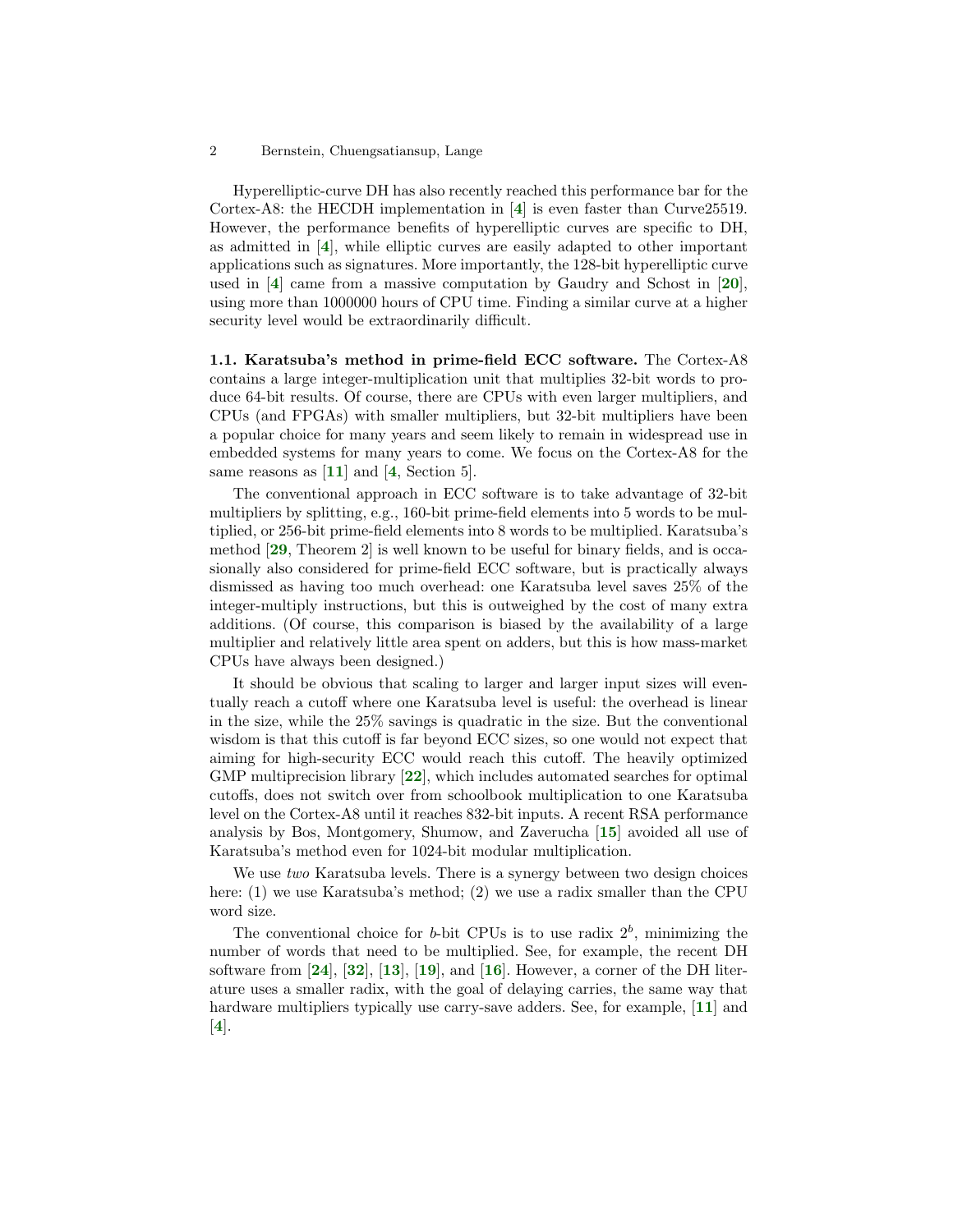This corner of the literature does not seem to have exploited the fact that Karatsuba's method benefits heavily from a smaller radix. With radix  $2<sup>b</sup>$ , the extra additions in Karatsuba's method are add-with-carry chains. With a smaller radix, the extra additions in Karatsuba's method are independent additions without carries. Even on CPUs where add-with-carry is as cheap as add, having independent operations creates tremendous extra flexibility in register allocation, instruction scheduling, and vectorization.

Conversely, a smaller radix benefits from Karatsuba's method, especially as the security level increases. Reducing a radix from, e.g.,  $2^{32}$  to  $2^{26}$  means that instead of w words one now needs  $(32/26)w$  words and thus, without Karatsuba's method,  $(32/26)^2 w^2 \approx 1.5w^2$  multiplications instead of  $w^2$  multiplications; this means that the benefits of eliminating carries have to be compared to the loss of  $0.5w<sup>2</sup>$  multiplications. Karatsuba's method moves the number of multiplications down to a smaller scale, improving this tradeoff.

<span id="page-2-0"></span>1.2. Choice of prime and choice of curve. The standard NIST elliptic curves [[34](#page-16-3)] use primes p designed to allow easy computation of x mod p in radix  $2^{32}$ . For example, the popular NIST P-256 curve uses  $p = 2^{256} - 2^{224} + 2^{192} + 2^{96} - 1$ , and at a higher security level NIST P-384 uses  $p = 2^{384} - 2^{128} - 2^{96} + 2^{32} - 1$ .

We leave a gap between our radix and  $2^{32}$  to speed up multiplications, as explained above, but this makes computation of  $x \mod p$  quite painful for the NIST primes p. The NIST primes are also suitable for a much smaller radix, namely 216, but that radix would make our multiplications considerably slower.

The Curve25519 prime,  $2^{255} - 19$ , is much less sensitive to the choice of radix, but our objective is to provide as much security as possible subject to a specified performance requirement, and in particular more security than Curve25519. An initial performance estimate indicated that a carefully designed curve of 384 bits or larger could meet our performance requirement, but we found very few 384-bit curves in the literature, and all of them have obvious performance problems.

We therefore designed a prime and curve from scratch. This also allowed us to take advantage of state-of-the-art curve shapes, while meeting stringent security criteria that are flunked by the NIST curves. See Section 2.

The prime we ended up with, namely  $p = 2^{414} - 17$ , has many attractive features from a performance perspective. It is extremely close to a power of 2. The difference 17 has just two bits set, allowing  $2^{414}x \mod p$  to be computed as  $16x + x$  with a single shift-and-add operation. The exponent 414 is divisible by  $9, 18, 23, 46$  and the exponent  $416$  (for  $4p$ ) is divisible by  $8, 13, 16, 26, 32, 52,$ allowing easy choices of integer radix suitable with low overhead for practically any size of multiplier. A field element is easily transmitted in 32-bit words with under 1% wasted space  $(13 \cdot 32 = 416)$ , while still allowing two extra bits for extensions, such as a bit typically used in encoding a compressed curve point.

For our software we decided to use a slightly harder, but slightly more efficient, non-integer radix, namely  $2^{414/16} = 2^{25.875}$ . We split 414-bit prime-field elements into 16 words, use one Karatsuba level to reduce 16-word multiplication to three 8-word multiplications, and use another Karatsuba level to reduce each 8-word multiplication to three 4-word multiplications. See Section 4 for details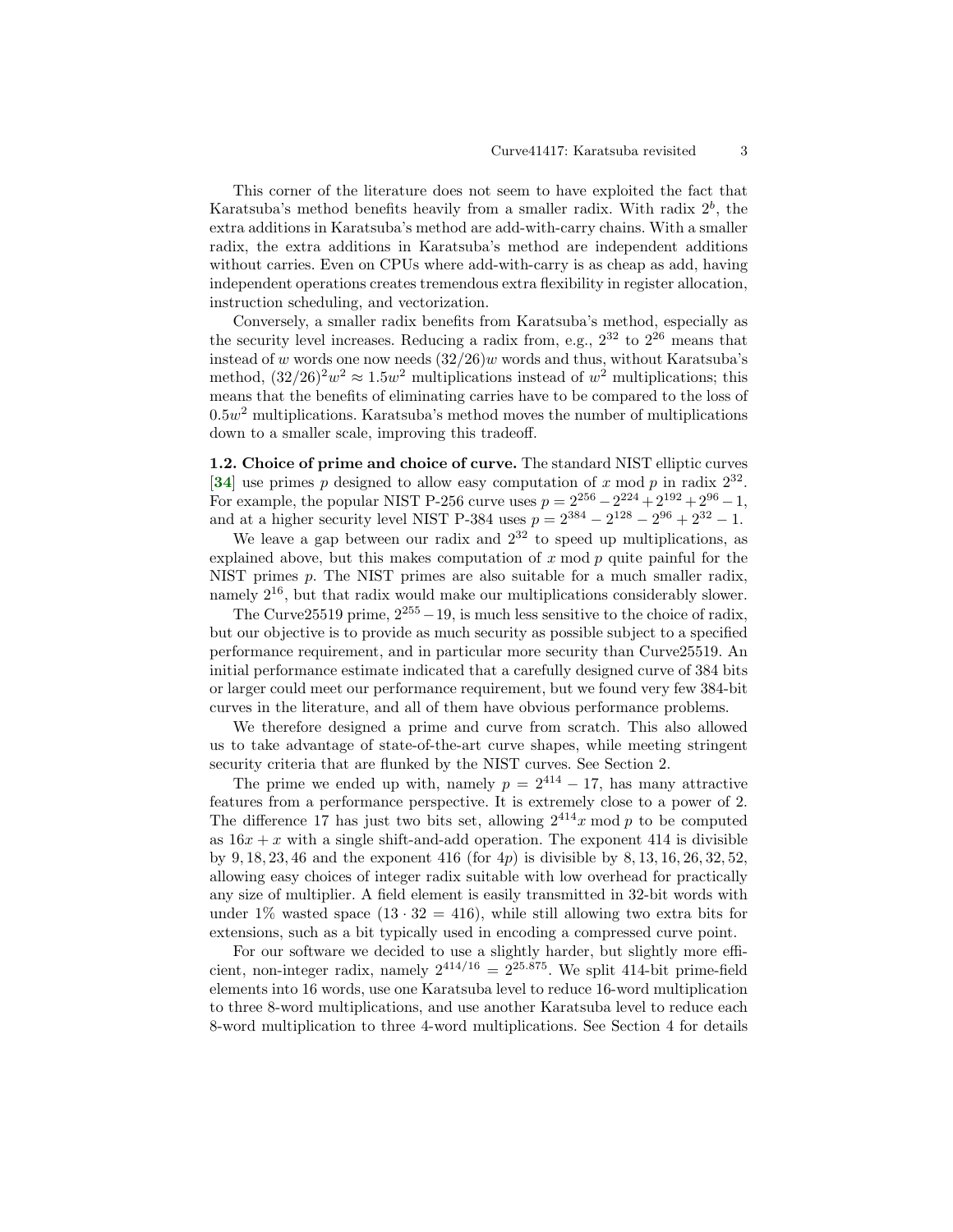4 Bernstein, Chuengsatiansup, Lange

| curve    | $ \text{i.MX515 op/s} $ cycles Sitara op/s |                               | cycles                      |
|----------|--------------------------------------------|-------------------------------|-----------------------------|
| seq160r1 |                                            | 379.2 $\approx$ 2.1 million   | 468.1 $\approx$ 2.1 million |
| nistp192 |                                            | $274.3 \approx 2.9$ million   | $350.9 \approx 2.8$ million |
| nistp224 |                                            | $200.4$ $\approx 4.0$ million | 257.6 $\approx$ 3.9 million |
| nistp256 |                                            | 201.1 $\approx 4.0$ million   | 258.7 $\approx$ 3.9 million |
| nistp384 |                                            | $60.1 \approx 13.3$ million   | $75.9 \approx 13.2$ million |
| nistp521 |                                            | $26.9 \approx 29.7$ million   | $33.7 \approx 29.7$ million |
|          |                                            |                               |                             |

Table 1. Prime-field ECC timings from openssl speed ecdh on two Cortex-A8 devices. Warning: openssl speed ecdh reports "operations per second" as the reciprocal of average seconds per operation without indicating standard deviation or other stability metrics. "i.MX515 op/s" column is reported by OpenSSL 1.0.2-beta1 compiled with gcc 4.4.3 on a Hercules eCafe laptop (h4mx515e) with a 2009 Freescale i.MX515 CPU running at 800MHz. "Sitara op/s" column is reported by OpenSSL 1.0.2-beta1 compiled with gcc 4.7.3 on a BeagleBone Black development board (bblack) with a 2012 TI Sitara XAM3359AZCZ100 CPU running at 1000MHz. The "cycles" columns translate "op/s" into CPU cycles per operation.

of our multiplication strategy, and Section 5 for the extra challenges created by vectorization.

1.3. Expected scalability. As a measurement of the conventional scaling of ECC performance to higher security levels, we compiled OpenSSL 1.0.2-beta1 on two Cortex-A8 devices and ran openssl speed ecdh. The prime-field results are shown in Table 1. We also checked that (as expected) the prime-field results were faster than the binary-field results at each security level; the binary-field results are not shown here. The fastest OpenSSL cycle count was 2.1 million cycles for  $\secp 160r1$  ( $2^{80}$  security).

The following back-of-the-envelope calculation suggests that moving from 256 bits to 384 bits increases costs by a factor of  $1.5^3 = 3.375$ : each multiplication input is longer by a factor of 1.5, increasing the multiplication cost by a factor of 1.5<sup>2</sup>; and the scalar in ECDH is 1.5 $\times$  longer. The actual ratios between nistp256 and nistp384 in the table are close to this. The slowdown factor for nistp521 is about 7.5, noticeably better than  $(521/256)^3 \approx 8.4$ , presumably because of the simpler prime shape used in P-521. The speedup factor for smaller curves is considerably worse than this calculation would suggest; presumably this reflects OpenSSL function-call overheads that become troublesome for smaller integers.

<span id="page-3-2"></span><span id="page-3-1"></span><span id="page-3-0"></span>We also checked the eBACS [[8](#page-14-3)] benchmarking site for Cortex-A8 results. The only results faster than 2.1 million cycles were 0.46 million cycles (i.MX515) and 0.50 million cycles (Sitara) for the Curve 25519 ( $2^{125}$  security) implementation from  $[11]$  $[11]$  $[11]$ . The paper  $[4]$  $[4]$  $[4]$  reports better speeds, just 0.27 million Cortex-A8 cycles for HECDH; but scaling HECDH to higher security levels is very difficult, as mentioned earlier. The paper  $[14]$  $[14]$  $[14]$  reports 0.77 million Cortex-A8 cycles for  $2^{103}$ security using a different type of curve, evidently not competitive.

<span id="page-3-3"></span>The same type of back-of-the-envelope calculation suggests that moving from Curve25519 up to Curve41417 would cost a factor of 4.3, increasing 0.50 million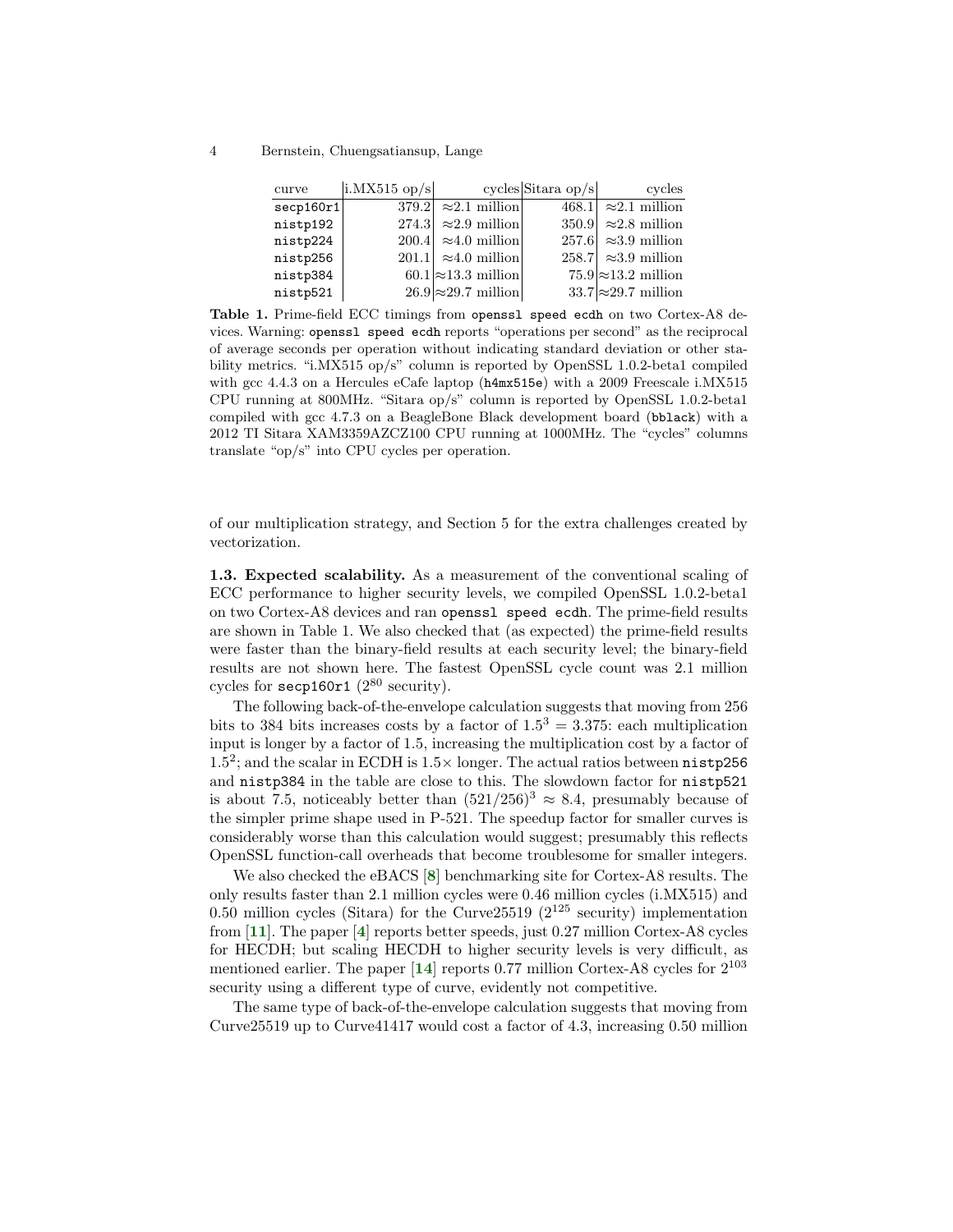Sitara Cortex-A8 cycles to 2.15 million cycles. We do considerably better than this; see below.

1.4. Performance results. We tried our Curve41417 software on the same two Cortex-A8 machines shown in Table 1. On the FreeScale i.MX515 (h4mx515e) our software uses just 1829903 cycles. On the TI Sitara (bblack) our software uses just 1964334 cycles. These figures are for a complete scalar-multiplication operation, including unpacking a point from network format, precomputation, main computation, final inversion, and converting the result back to network format. We emphasize that our curve choice has security level above  $2^{200}$ , and that the software is free of data-dependent branches and data-dependent array indices.

These speeds are, despite their very high security level, considerably faster than the 2.1 million cycles for the fastest ECDH in OpenSSL. These speeds are also considerably faster than the 2.15 million cycles predicted above by extrapolation from Curve25519. This paper explains the design and implementation choices that led to this performance.

<span id="page-4-0"></span>As a followup to our initial Curve41417 announcement, Hamburg announced a similar, slightly larger, curve "Ed448-Goldilocks". Hamburg's most recent performance report [[25](#page-16-4)] says 3.6 million Cortex-A9 cycles for Ed448-Goldilocks, compared to 4.4 million Cortex-A9 cycles for the implementation of NIST P-256 in OpenSSL 1.0.1. There are several reasons that it is difficult to extrapolate from these results: the Cortex-A9 is not the same as the Cortex-A8; Hamburg's Ed448-Goldilocks software is not vectorized; and OpenSSL 1.0.1 was missing some NIST P-256 speedups that appear in the most recent version of OpenSSL.

1.5. Is high security useful? Most papers today consider security levels between  $2^{80}$  and  $2^{128}$ . The adequacy of  $2^{80}$  is frequently a subject of dispute. There is general consensus that well-funded attackers and botnets can already perform  $2^{80}$  operations; most HTTPS web sites have now switched from RSA-1024 ( $2^{80}$ ) security) to RSA-2048 ( $2^{112}$  security) or 256-bit ECC ( $2^{128}$  security). On the other hand, there are also many papers continuing to study 2<sup>80</sup> security and stating that 2<sup>80</sup> is ample protection for low-value targets.

The adequacy of  $2^{128}$  is rarely a subject of dispute. It is easy to see that  $2^{128}$ is far beyond any computation feasible today. Choosing  $2^{128}$  is so common in the current literature that papers studying a  $2^{128}$  security level rarely bother to justify this choice.

One can therefore reasonably ask whether there is any reason to go beyond  $2^{128}$  security, and in particular whether we are accomplishing anything useful by going beyond  $2^{200}$  security. We give five answers to this question, in what we consider to be increasing order of importance.

First, cryptographic primitives need time to be reviewed before they are standardized and deployed in embedded systems, so designers of cryptographic primitives today should be considering embedded systems designed at least 10 years from now. Some of those systems will have a lifetime of 30 years, and at the end of that lifetime could still be encrypting data that— even if recorded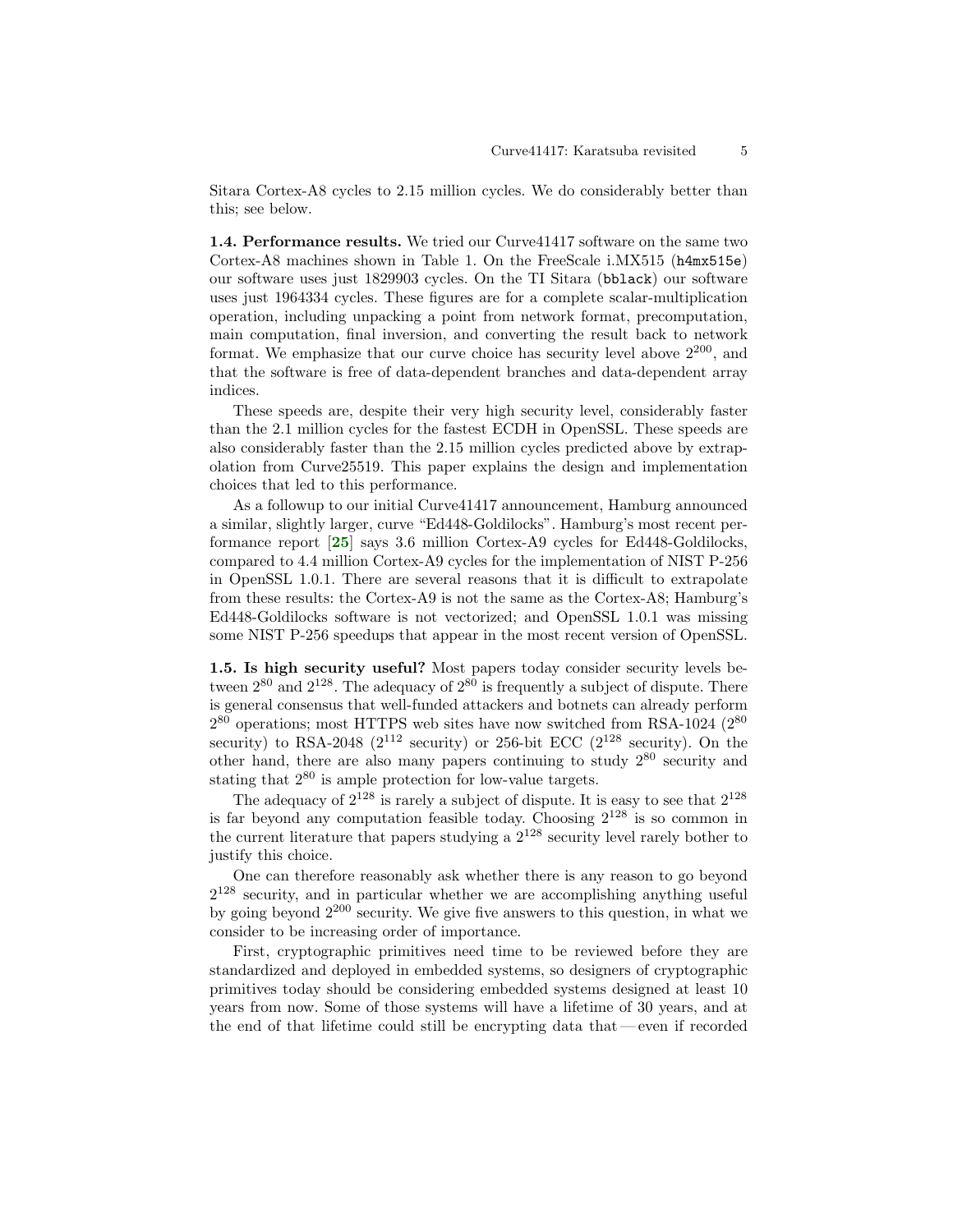by an attacker — should remain confidential for another 30 years, i.e., 70 years from now.

Today's mass-market GPUs perform approximately 2<sup>58</sup> floating-point operations per year per watt. If computation becomes a factor of 10 more efficient each decade then mass-market chips in 70 years will perform approximately  $2^{81}$ floating-point operations per year per watt. Carrying out a 1-year computation on the same scale as  $2^{128}$  floating-point operations will thus require just  $2^{47}$ watts. For comparison, the Earth's surface receives  $2^{56}$  watts from the Sun.

We do not mean to suggest that typical cryptographic applications should worry about such large attacks. But we also see value in designing cryptographic systems that are not broken by such large attacks.

Second, even though many researchers have studied the security of ECC and expressed confidence in the security of prime-field ECC, there is still the possibility of an algorithmic breakthrough that considerably reduces the amount of computation required to break ECC. By moving to a much higher security level we are providing a security margin against unexpected attack improvements.

<span id="page-5-0"></span>For comparison, over the past 18 months the security of small-characteristic multiplicative-group discrete logarithms has dropped dramatically. A very recent paper  $[21]$  $[21]$  $[21]$  reports  $2^{59}$  security for a system previously thought to provide  $2^{128}$ security. We do not mean to suggest that this is a threat to prime-field ECC (there are clear barriers between small characteristic and prime fields, and more importantly between multiplicative groups and ECC) but it does illustrate the general principle that attack cost can suddenly drop.

Third, sometimes cryptographic protocols are not as secure as the underlying cryptographic primitives. Often there is a security proof putting a bound on the gap, but usually the security proofs are not "tight". In particular, many ECC protocols are not guaranteed to provide  $2^{128}$  security using 256-bit curves, even assuming the standard security conjectures for ECDLP on those curves. Achieving a  $2^{128}$  guarantee requires taking larger curves. We thank an anonymous referee for pointing out this argument.

Fourth, we suggest that the right question is not how efficiently a particular security level can be achieved, but rather how much security can be provided subject to the performance requirements set by the users. Of course, a typical cryptographic system also relies on block ciphers, hash functions, etc., and if those are breakable in time  $2^{128}$  then the attacker does not have to bother breaking a 414-bit elliptic curve; but AES-256 costs only 40% more than AES-128, and standard hashes also provide high-security options. It is natural for research into high-performance ECC to similarly provide high-security options for users who can afford those options.

The normal reason for users to reject high-security options is not that the users dislike high security, but rather that the high-security options are too slow. If a user rejects OpenSSL's nistp384 in favor of secp160r1, probably the reason is that the user's performance budget does not allow 13.3 million cycles, while it does allow 2.1 million cycles. Unless there are severe bandwidth constraints,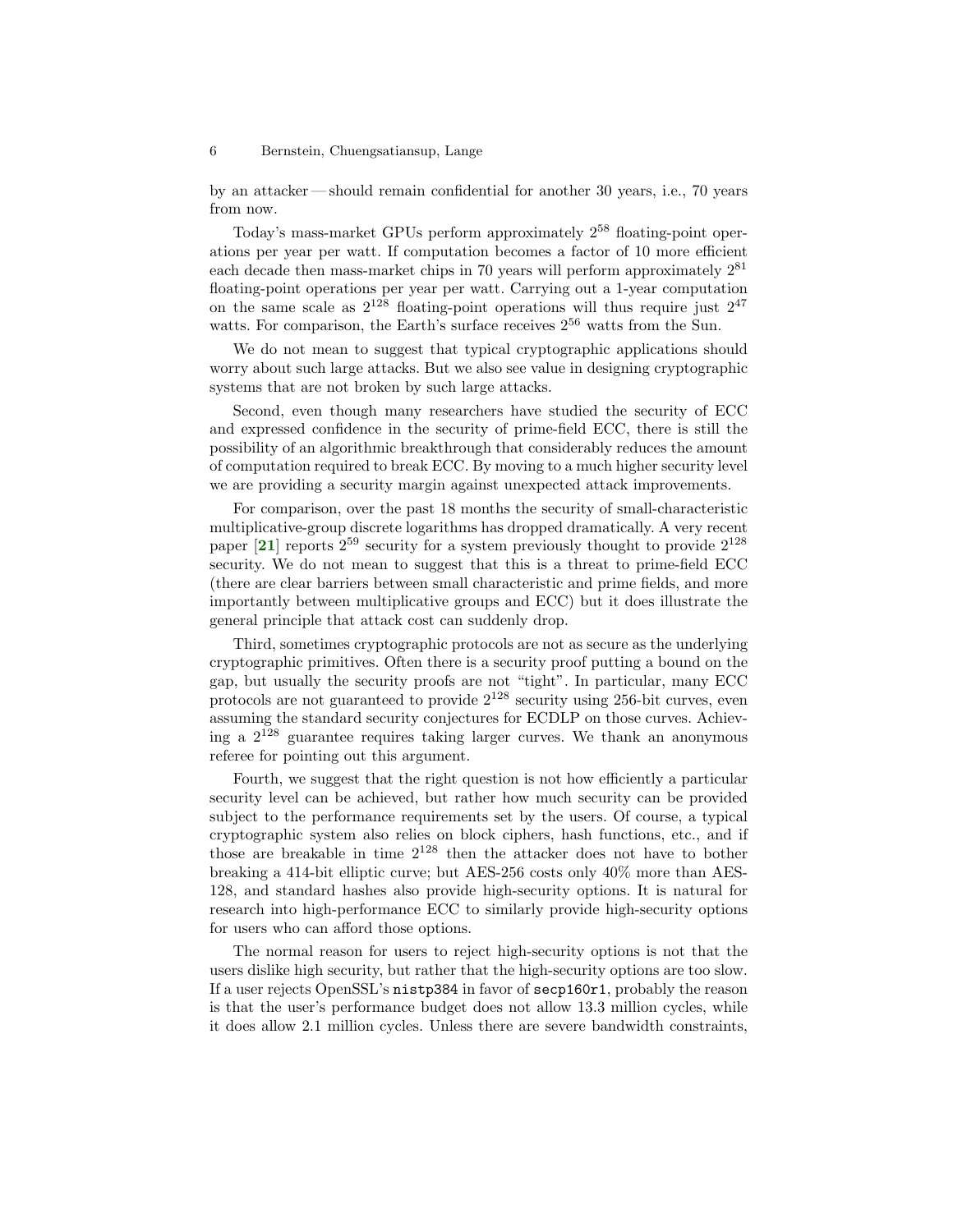the user will be happier with Curve41417, which provides much higher security within the same performance budget.

Fifth, there are at least some users already demanding cryptography beyond a 2<sup>128</sup> security level. For example, NSA's Suite B allows NIST P-256 for Secret information, but for Top Secret information it requires NIST P-384, SHA-384, and AES-256. This project began when Silent Circle requested a non-NIST curve to replace NIST P-384; we realized that we could design a curve that simultaneously provided better performance and better security. Silent Circle is now using Curve41417 by default.

# 2 Design of Curve41417

<span id="page-6-5"></span><span id="page-6-3"></span>The IEEE standard P1363 [[27](#page-16-5)] and the Brainpool recommendations [[17](#page-15-9)] specify procedures to generate secure elliptic curves. Research has identified several other properties a secure curve should satisfy. A recent collection of these properties is provided by Bernstein and Lange in the "SafeCurves" web site [[10](#page-15-10)].

<span id="page-6-2"></span><span id="page-6-1"></span>2.1. Standard security criteria. There are several standard criteria on which all methods cited on  $[10]$  $[10]$  $[10]$  agree. The elliptic curve E must be defined over a prime field  $\mathbf{F}_p$  or a binary field  $\mathbf{F}_{2^p}$ , for p a prime; its group order must be divisible by a large prime  $\ell$ ; this prime must not match the field characteristic; and the embedding degree must be large. Over a prime field  $\mathbf{F}_p$  the embedding degree is defined as the smallest positive integer k so that  $\ell$  divides  $p^k - 1$ . Brainpool requires  $k \geq (\ell - 1)/100$ , and P1363 imposes a weaker requirement.

<span id="page-6-7"></span>For efficiency and security reasons we focus on prime fields, a recommendation supported by Brainpool and the more recent NIST/NSA documents [[35](#page-16-6)].

<span id="page-6-6"></span><span id="page-6-4"></span><span id="page-6-0"></span>2.2. Additional security criteria. SafeCurves imposes several further requirements to avoid "conflicts between simplicity, efficiency, and security". Specifically, it requires curves to support "simple, fast, complete, constant-time" algorithms for single-coordinate single-scalar multiplication and for multi-scalar multiplication. Montgomery curves [[33](#page-16-7)] meet the single-coordinate single-scalar requirement; Edwards curves  $[18]$  $[18]$  $[18]$ , when chosen to be complete  $[6]$  $[6]$  $[6]$ , meet all of the requirements. Compared to Weierstrass curves, these curves make it easier to implement the curve arithmetic correctly: scalar multiplication is a very regular operation without exceptional cases that require special handling and that could reveal information about the scalar. The NIST curves do not meet these requirements.

SafeCurves also requires curves to be twist-secure. Twist-security means that the order of the twist, namely  $2p + 2 - \#E(\mathbf{F}_p)$ , is nearly prime. This criterion eliminates security problems caused by single-coordinate single-scalar multiplication algorithms that do not take extra effort to validate their inputs: for example, when a curve is given in Montgomery form and only the x-coordinate is transmitted and used, twist-security eliminates the need to check that the incoming x-coordinate is on the curve.

The NIST curve constants are not explained: in the SafeCurves terminology, the NIST curve choice is not "rigid". This has led to speculation about how the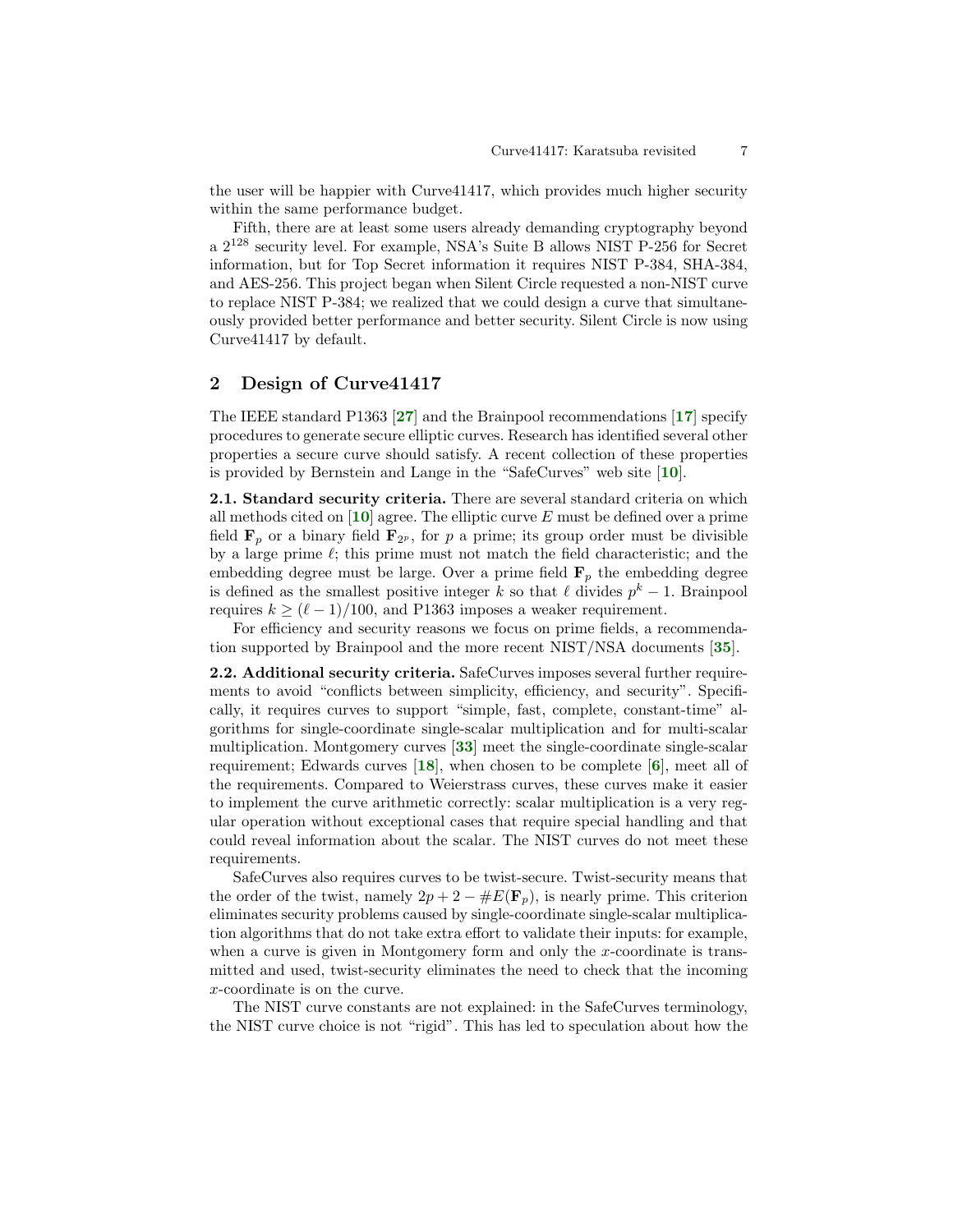NIST curves were designed and about whether the NSA has implemented a back door in the choice of the curves. Our curve is "fully rigid": the prime and all curve constants are fully explained here.

2.3. Choice of prime field. Our target in designing the new curve was to generate an elliptic curve at a security level larger than 2<sup>192</sup> that meets the SafeCurves requirements and that supports efficient implementations. To this aim we start with finding a prime for which field elements can be efficiently represented and modulo which reductions are efficient. Prime numbers of the form  $2^j - c$  for  $12 \cdot 32 < j < 13 \cdot 32$  and  $0 < c < 32$  are rare: the only possibilities are  $2^{389} - 21$ ,  $2^{401} - 31$ ,  $2^{413} - 21$ , and  $2^{414} - 17$ . We selected  $p = 2^{414} - 17$  because 17 is the smallest  $c$  in this list; it also has the lowest Hamming weight. Section  $4$ explains how we perform arithmetic in  $\mathbf{F}_p$ ; this prime also leaves enough space in the limbs when we represent field elements as 16 words of 32 bits that carries between the limbs and reductions modulo  $p$  can be delayed for long enough to be useful in the curve arithmetic. The next larger candidate prime would be  $2^{444} - 17$  which does not have this feature; our p is already very large for our security needs.

2.4. Choice of curve shape. For efficient and secure arithmetic in Diffie– Hellman key exchange and digital signature applications we insist on a curve in Edwards form. Note that each curve in Edwards form is birationally equivalent to one in Montgomery form, so there is no need to choose one over the other. The coefficient d in the Edwards curve  $x^2 + y^2 = 1 + dx^2y^2$  appears as a factor in the addition formulas, so choosing  $d$  to be small in absolute value is good for efficiency. For security we chose a complete Edwards curve  $(d \text{ is not a square})$ in  $\mathbf{F}_p$ ) and insisted on the same level of twist-security as Curve 25519 — the cofactors of the curve and its twist are in  $\{4, 8\}.$ 

**2.5. A safe curve.** Curve41417 (named after the prime field) is defined as

$$
x^2 + y^2 = 1 + 3617x^2y^2
$$
 over  $\mathbf{F}_p$ ,  $p = 2^{414} - 17$ .

Its order is  $8\ell$ , where

 $\ell = 2^{411} - 3336414086375514252081017769409838517898472720041120858959475.$ The order of the twist is also 8 times a prime. The value  $d = 3617$  is the smallest integer in absolute value meeting the above security requirements.

### 3 ECC arithmetic

Our featured application is static Diffie–Hellman in which a user Alice computes her private key a and her public key  $P_A = aP$  once and then publishes  $P_A$ . If Alice wants to communicate with user Bob she looks up Bob's public key  $P_B$ and computes  $aP_B$ . This means that the computations use variable base points. The computations involve the long-term secret key a and need to be protected against side-channel attacks by attackers sitting on the same device or having a connection to it. This means in particular that the scalar multiplication should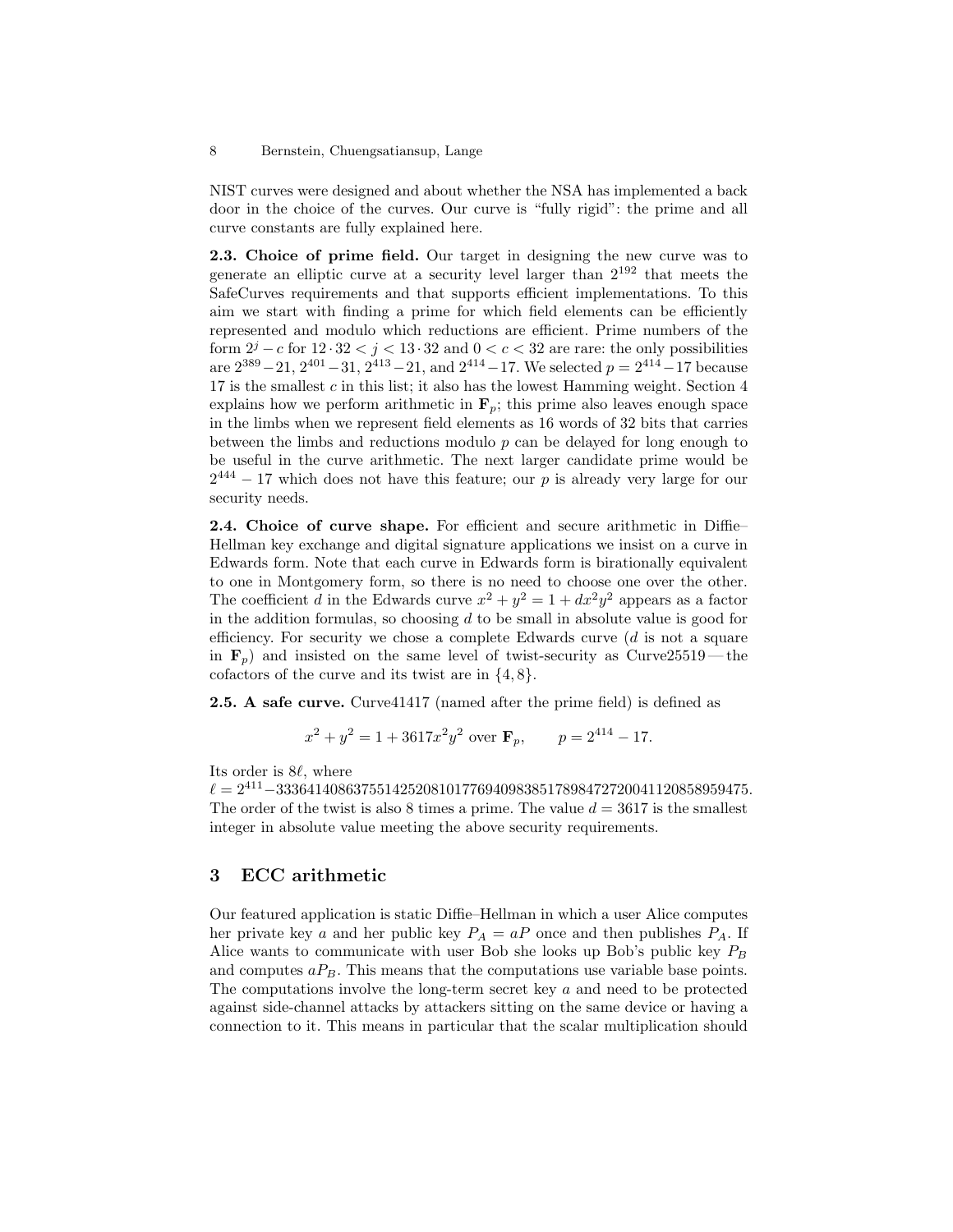run in constant time, independent of the scalar a, and that there should be no data-dependent branches or table lookups involving a.

We use a windowing method with fixed window width for constant-time single-scalar multiplication on Curve41417 in Edwards form. Our analysis also allows good estimates of, e.g., the cost of signature verification using Curve41417. Another option for single-scalar multiplication is the Montgomery ladder for the Montgomery form of Curve41417; this is not quite as fast as the Edwards form but has the advantage of fitting the computation into less SRAM.

<span id="page-8-1"></span>3.1. Coordinate systems. The fastest doubling formulas in the EFD [[9](#page-15-12)] for curves in Edwards form are in projective coordinates  $X, Y, Z$  with  $x = X/Z, y =$  $Y/Z$  for  $Z \neq 0$ . These take  $3M + 4S$  per doubling where M and S denote field multiplication and field squaring respectively. See Appendix A for the formulas used in this paper.

The fastest addition formulas are in extended coordinates  $X, Y, Z, T$  with  $x = X/Z, y = Y/Z$ , and  $xy = T/Z$  for  $Z \neq 0$ . These take  $9M + 1M_d$ . Here  $M_d$ is a multiplication by curve constant d; for us  $d = 3617$ , which is significantly smaller than p, so this multiplication  $\mathbf{M}_d$  is cheaper than general multiplications **M**. (The curve  $-x^2 + y^2 = 1 - dx^2y^2$  allows faster additions, saving 1**M** in each addition. If  $-1$  were a square in  $\mathbf{F}_p$  then we could apply an isomorphism to that curve. However,  $-1$  is not a square in  $\mathbf{F}_p$ , so that curve is not complete.)

<span id="page-8-2"></span>Achieving the best performance requires combining these two coordinate systems: computing the extra T coordinate for a doubling output that will be used for addition, and skipping the extra  $T$  coordinate for an addition output that will be used only for doubling. This suggestion was made in  $[26]$  $[26]$  $[26]$ , the paper introducing extended coordinates.

3.2. Scalar multiplication. Constant-time sliding windows are difficult so we use fixed windows. We analyzed operation counts for signed fixed windows for window widths  $w = 4$ ,  $w = 5$ , and  $w = 6$ , and concluded that  $w = 5$  is optimal. We therefore precompute  $0P_B = (0, 1), P_B, 2P_B, \ldots, 16P_B$  and store the results in a table. We do table lookups in constant time using the same technique as in, e.g., [[5](#page-14-5)]: we load the entire table into registers and perform the selection via arithmetic.

<span id="page-8-0"></span>Precomputation is done as follows. We double  $P_B$  to obtain  $2P_B$ ; add  $P_B$  to obtain  $3P_B$ ; double  $2P_B$  to obtain  $4P_B$ ; add  $P_B$  to obtain  $5P_B$ ; double  $3P_B$  to obtain  $6P_B$ ; add  $P_B$  to obtain  $7P_B$ ; and so on through  $16P_B$ . We also multiply each resulting T coordinate by  $d = 3617$ , eliminating the multiplications by d in the main computation.

In total 8 doublings, 7 additions, and 16 multiplications by d are required. Note that these doublings are followed by additions and thus need one extra  **for the**  $T$  **coordinate in the transition to extended coordinates. Note also** that we have to compute  $T$  for  $P_B$  which costs 1M. For the first doubling,  $(X, Y, Z, T)$  is  $(x, y, 1, xy)$ . We save 1S by not having to compute  $Z^2$  since  $Z = 1$ ; we save another 1S by not having to compute  $(x + y)^2$  but using the equality  $(x+y)^2 - x^2 - y^2 = 2xy = 2T$ ; and we use  $Z = 1$  again for an S-M tradeoff. The overall cost for the first doubling is  $3M+3S$  while for the rest it is  $4M+4S$ . Note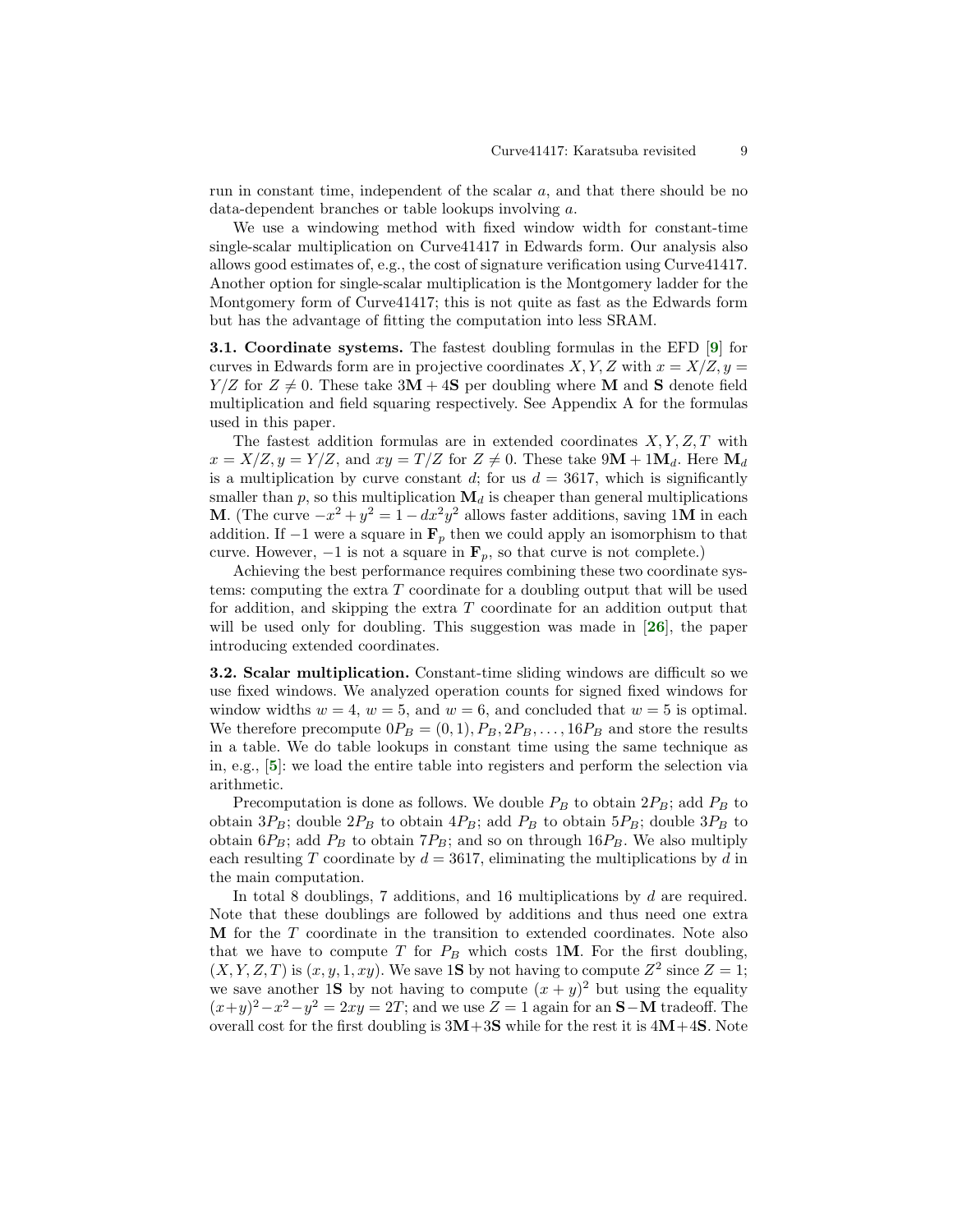that all additions in precomputation are adding  $P_B$  which has  $Z = 1$ . We thus use mixed addition which saves 1M. This results in the total cost for precomputation of  $1M + (3M + 3S) + 7(4M + 4S) + 7(8M) + 16M_d = 88M + 31S + 16M_d$ .

The main computation uses a fixed pattern of five doublings followed by one addition. Four regular doublings in a block of five take  $3M + 4S$  each. The fifth doubling in a block requires 1 more  $\bf{M}$  to calculate T for the following addition. On the other hand, addition does not need to compute  $T$  since the following doubling is in projective coordinates. Furthermore,  $dT$  was precomputed for each  $T$  in the table. Therefore the addition takes only 8 $\mathbf{M}$ . In total the five doublings and one addition take only  $4(3M + 4S) + (4M + 4S) + (8M) = 24M + 20S$ .

Note that, since the Edwards addition law is complete, no special handling is required for the neutral element  $0P_B$ . An addition when the coefficient of the scalar happens to be 0 is handled the same way as any other addition.

A scalar between 0 and  $2^{414} - 1$  uses 82 signed windows of width 5, after an initial selection from  $0P_B$ ,  $1P_B$ , ...,  $16P_B$ . The total cost for scalar multiplication including precomputation is  $(88M + 31S + 16M_d) + 82(24M + 20S) = 2056M +$  $1671S + 16M_d$ , plus 1 inversion and 2M to convert to  $X/Z, Y/Z$  for output.

### 4 Karatsuba multiplication

Karatsuba, Toom, and the FFT are polynomial-multiplication methods that are asymptotically faster than schoolbook multiplication. However, for small input sizes the speedups are outweighed by the expense of more additions and subtractions, which in turn require more carries. These effects are particularly noticeable for polynomials of low degree — or equivalently for integers occupying just a few words. In software implementations of cryptography we rarely find integers large enough to justify use of FFT or Toom, and even Karatsuba's method is commonly only used in implementations of RSA and not ECC.

In this section we explain how to reduce the cost of carries by working with multiple levels of redundancy in the representation and thereby delaying carries. We also introduce "reduced refined Karatsuba", a new variant of the "refined Karatsuba" method; this variant eliminates some additions by merging Karatsuba multiplication with a subsequent modular reduction.

**4.1. Redundant number representation.** We decompose an integer  $f$  modulo  $2^{414} - 17$  into 16 integer pieces in radix  $2^{414/16} = 2^{25.875}$ , i.e., we write f as  $f_0 + 2^{26}f_1 + 2^{52}f_2 + 2^{78}f_3 + 2^{104}f_4 + 2^{130}f_5 + 2^{156}f_6 + 2^{182}f_7 + 2^{207}f_8 + 2^{233}f_9 +$  $2^{259}f_{10} + 2^{285}f_{11} + 2^{311}f_{12} + 2^{337}f_{13} + 2^{363}f_{14} + 2^{389}f_{15}$ . With this decomposition, each limb  $f_0, f_1, \ldots, f_{14}, f_{15}$  is small enough to fit into a 32-bit integer and to still have space to delay carries occurring when adding these pieces. The results of the 32-bit-by-32-bit multiplications fit into 64-bit words, and we can add thousands of them together before causing an overflow.

Note that  $f_7$  is multiplied by  $2^{207}$ , not  $2^{208}$ . Having  $f_7$  and  $f_{15}$  contain 25 bits makes  $f_0, \ldots, f_7$  symmetric to  $f_8, \ldots, f_{15}$ , aiding vectorization. We considered using fewer limbs, but the advantage of saving multiplications is outweighed by the disadvantages of (1) extra carries and (2) extra vectorization overhead.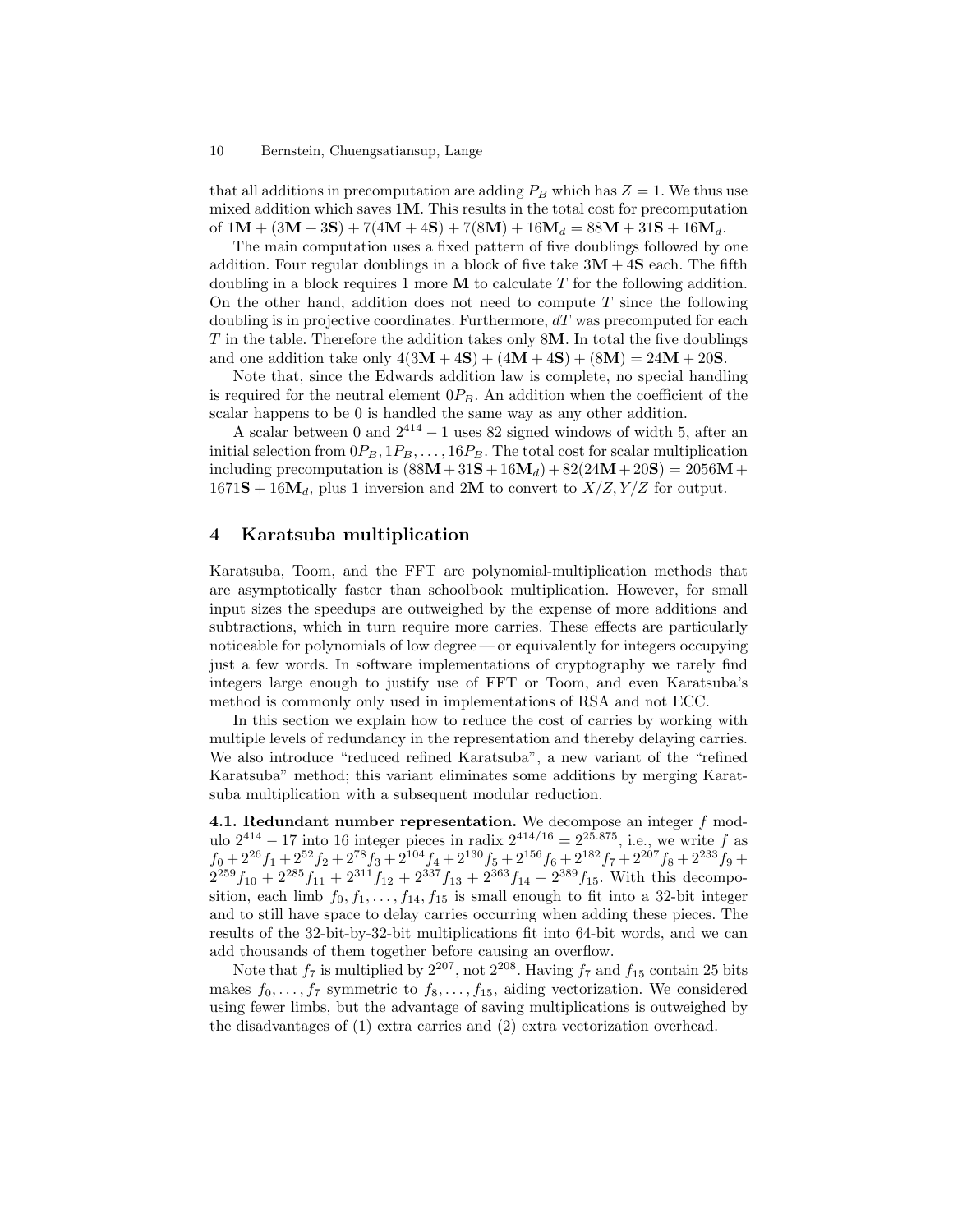4.2. Two-level Karatsuba: decomposition strategy. As mentioned in Section 1, we use 2 Karatsuba levels. This fits nicely into the 128-bit Cortex-A8 vector units, and uses less arithmetic than 3 or 1 (or 0) Karatsuba levels.

<span id="page-10-0"></span>We start with what Bernstein in [[3](#page-14-6)] calls the "refined Karatsuba identity"

$$
(F_0 + t^n F_1)(G_0 + t^n G_1) = (1 - t^n)(F_0 G_0 - t^n F_1 G_1) + t^n (F_0 + F_1)(G_0 + G_1).
$$

This uses fewer additions than the original Karatsuba identity from [[29](#page-16-0)].

For the first level of Karatsuba, we split one 16-limb integer f into two 8-limb integers  $F_0$  and  $F_1$  with  $f = F_0 + 2^{207} F_1$  as:

$$
F_0 = f_0 + 2^{26} f_1 + 2^{52} f_2 + 2^{78} f_3 + 2^{104} f_4 + 2^{130} f_5 + 2^{156} f_6 + 2^{182} f_7 ;
$$
  
\n
$$
F_1 = f_8 + 2^{26} f_9 + 2^{52} f_{10} + 2^{78} f_{11} + 2^{104} f_{12} + 2^{130} f_{13} + 2^{156} f_{14} + 2^{182} f_{15}.
$$

We also decompose another integer  $g$  similarly to  $f$ . Then, we have

<span id="page-10-1"></span>
$$
fg = (1 - 2^{207})(F_0G_0 - 2^{207}F_1G_1) + 2^{207}(F_0 + F_1)(G_0 + G_1).
$$

For the second level of Karatsuba, we further split the 8 limbs of  $F_0$  (and those of  $F_1$ ) into two 4-limb integers  $F_{00}$ ,  $F_{01}$  (and  $F_{10}$ ,  $F_{11}$ ) with  $F_0 = F_{00} + 2^{104}F_{01}$ (and  $F_1 = F_{10} + 2^{104} F_{11}$ ) as:

$$
F_{00} = f_0 + 2^{26} f_1 + 2^{52} f_2 + 2^{78} f_3 ;
$$
  
\n
$$
F_{01} = f_4 + 2^{26} f_5 + 2^{52} f_6 + 2^{78} f_7 ;
$$
  
\n
$$
F_{10} = f_8 + 2^{26} f_9 + 2^{52} f_{10} + 2^{78} f_{11};
$$
  
\n
$$
F_{11} = f_{12} + 2^{26} f_{13} + 2^{52} f_{14} + 2^{78} f_{15}.
$$

We similarly split  $G_0$  and  $G_1$  to obtain  $G_{00}$ ,  $G_{01}$ ,  $G_{10}$ , and  $G_{11}$ . Then

$$
F_0G_0 = (1 - 2^{104})(F_{00}G_{00} - 2^{104}F_{01}G_{01}) + 2^{104}(F_{00} + F_{01})(G_{00} + G_{01});
$$
  
\n
$$
F_1G_1 = (1 - 2^{104})(F_{10}G_{10} - 2^{104}F_{11}G_{11}) + 2^{104}(F_{10} + F_{11})(G_{10} + G_{11}).
$$

To compute  $(F_0+F_1)(G_0+G_1)$  we first compute  $F_0+F_1$  and  $G_0+G_1$  without carries and then apply the same type of decomposition. For example, we split  $F_0 + F_1$  into two 4-limb integers, namely  $F_{00} + F_{10}$  and  $F_{01} + F_{11}$ .

4.3. Lowest-level multiplication. On the lowest level we need to multiply two 4-limb integers; we do this by schoolbook multiplication. For  $F_{00}G_{00}$  this works as follows:

 $h_0 = f_0 q_0$ ,  $h_1 = f_0g_1 + f_1g_0,$ <br>  $h_2 = f_0g_2 + f_1g_1 + f_2g_0,$ <br>  $h_3 = f_2g_3 + f_3g_2,$ <br>  $h_5 = f_2g_3 + f_3g_2,$  $h_2 = f_0 g_2 + f_1 g_1 + f_2 g_0,$  $h_3 = f_0g_3 + f_1g_2 + f_2g_1 + f_3g_0,$   $h_6 = f_3g_3.$ 

We store each input limb  $f_i$  and  $g_i$  in a word of 32 bits and use the processor's multiplication and addition units to compute each  $h_i$ . This takes 16 32-bit-by-32-bit multiplications and 9 64-bit additions. Each of the initial limbs has at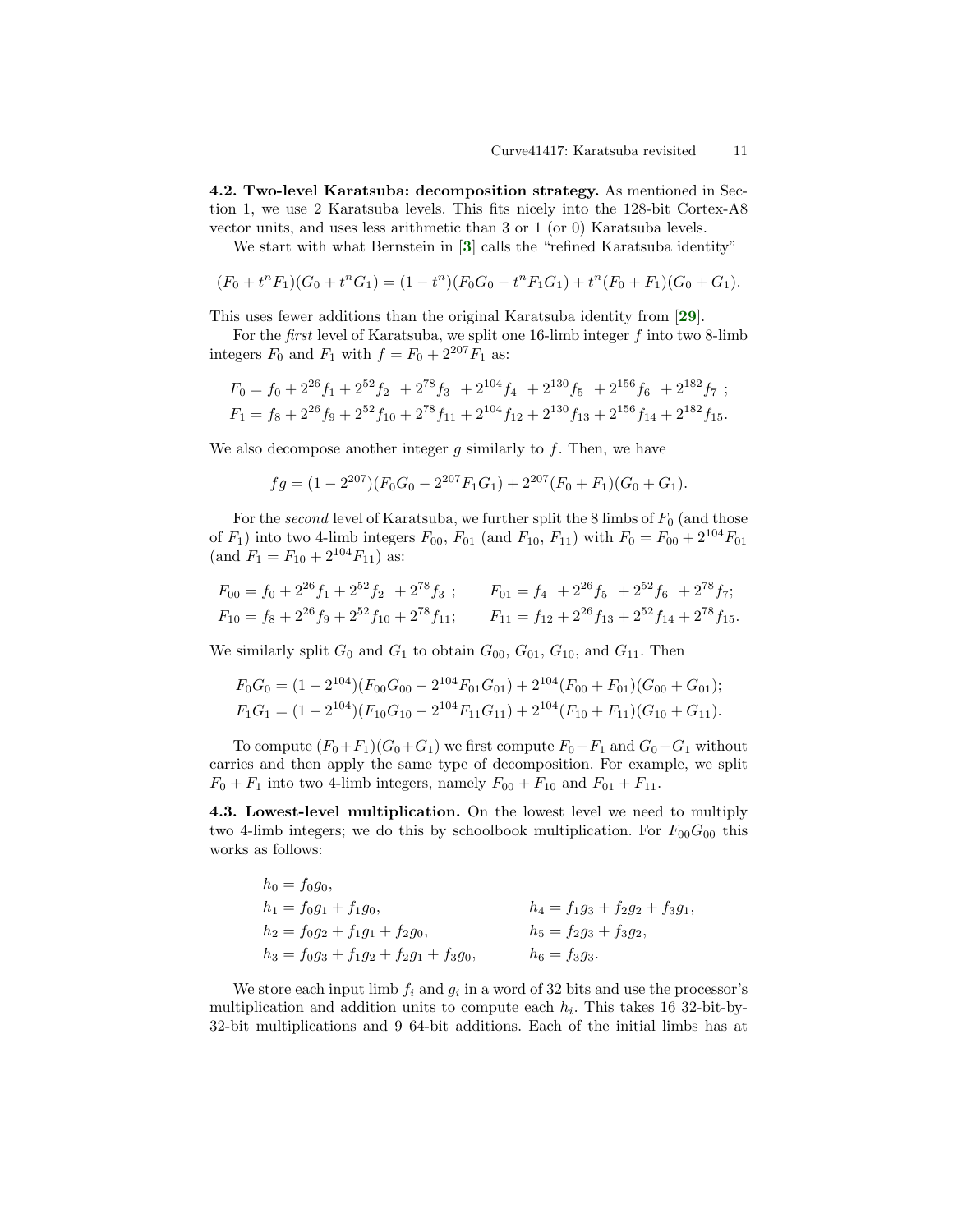most 26 bits and each of the  $h_i$  fits into 64 bits. The values  $h_4$ ,  $h_5$ , and  $h_6$  belong to the powers  $2^{104}$ ,  $2^{130}$ , and  $2^{156}$ , i.e., they are implicitly multiplied by  $2^{104}$ .

4.4. Middle-level recombination. After computing the three lowest-level products  $F_{00}G_{00}$ ,  $F_{01}G_{01}$  and  $(F_{00}+F_{01})(G_{00}+G_{01})$ , we obtain  $F_{0}G_{0}$  as follows.

Step 1.1: Compute  $F_{00}G_{00} - 2^{104}F_{01}G_{01}$ . We merge  $F_{01}G_{01}$  to  $F_{00}G_{00}$  at the 2 <sup>104</sup> boundary using 3 subtractions of 64-bit words. In other words, we align the 5th limb of  $F_{00}G_{00}$  with the 1st limb of  $F_{01}G_{01}$  as shown in the following diagram. The result is thus 11 limbs long. The top limbs are not actually subtracted from 0; they are tracked as being implicitly negated.



Step 1.2: Compute  $(1 - 2^{104}) (F_{00}G_{00} - 2^{104}F_{01}G_{01})$ . This is equivalent to merging  $F_{00}G_{00} - 2^{104}F_{01}G_{01}$  to itself at the  $2^{104}$  boundary. We conduct this merge similarly to Step 1.1: we align the 5th limb of  $F_{00}G_{00} - 2^{104}F_{01}G_{01}$  with the 1st limb and subtract. The following diagram depicts this step. This merge requires 7 subtractions of 64-bit words, and the result is 15 limbs long.



Step 1.3: Compute  $F_0G_0$ . We finish this level of computation by adding  $2^{104}(F_{00}+F_{01})(G_{00}+G_{01})$  to  $(1-2^{104})(F_{00}G_{00}-2^{104}F_{01}G_{01})$ . This is done by merging the former to the latter at the  $2^{104}$  boundary, i.e., the 5th limb of the former is aligned with the 1st limb of the latter as shown in the following diagram. Note that this merge requires 7 additions of 64-bit words, and the result remains 15 limbs long.



When combining the results we need to pay attention to the 9th through 15th limbs. Those limbs are implicitly multiplied by  $2^{207}$ . However, during the above computation they appear naturally as multiples of  $2^{208}$  instead of  $2^{207}$ . We therefore shift those seven limbs by one bit.

To summarize, the computation of the product  $F_0G_0$  consists of

- 2 × 4 32-bit additions for  $F_{00} + F_{01}$  and  $G_{00} + G_{01}$ ;
- $3 \times 16$  32-bit-by-32-bit-producing-64-bit multiplications for  $F_{00}G_{00}$ ,  $F_{01}G_{01}$ , and  $(F_{00} + F_{01})(G_{00} + G_{01});$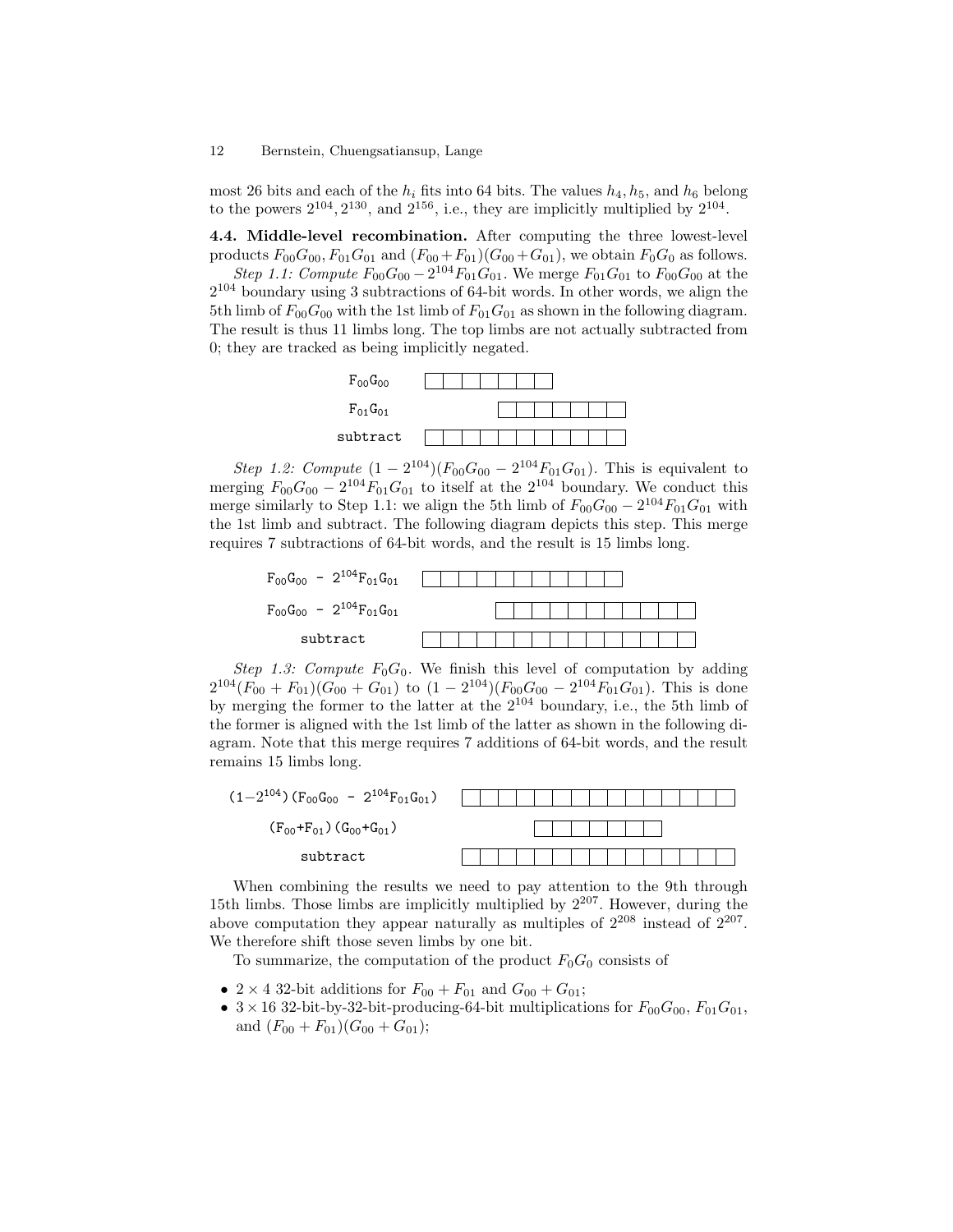- $3 \times 9$  64-bit additions for computing the  $h_i$ ;
- $1 \times 3$  64-bit subtractions for computing Step 1.1;
- $1 \times 7$  64-bit subtractions for computing Step 1.2;
- $1 \times 7$  64-bit additions for computing Step 1.3;
- $1 \times 7$  64-bit shifts for handling  $2^{207}$  and  $2^{208}$ .

The total is 8 32-bit additions (counting subtractions as additions), 48 32-bitby-32-bit multiplications, 44 64-bit additions, and 7 64-bit shifts.

We compute products  $F_1G_1$  and  $(F_0+F_1)(G_0+G_1)$  in the same way as  $F_0G_0$ . The total cost for these three products is 24 32-bit additions, 144 32-bit-by-32-bit multiplications, 132 64-bit additions, and 21 64-bit shifts.

4.5. Top-level recombination and reduction. After computing  $F_0G_0$  etc., we compute  $fg = (1 - 2^{207})(F_0G_0 - 2^{207}F_1G_1) + 2^{207}(F_0 + F_1)(G_0 + G_1)$  as follows. This top-level recombination is immediately followed by a reduction, and we save some additions by interleaving the reduction into the refined-Karatsuba computation, a technique that we call "reduced refined Karatsuba". What is important here is that we reduce  $F_0G_0 - 2^{207}F_1G_1$  before multiplying by  $1-2^{207}$ .

Step 2.1: Compute  $F_0G_0 - 2^{207}F_1G_1$ . This is similar to Step 1.1 but includes an extra reduction. The merge of  $F_1G_1$  to  $F_0G_0$  is at the  $2^{207}$  boundary and uses 7 subtractions of 64-bit words; the 9th limb of  $F_0G_0$  is aligned with the 1st limb of  $F_1G_1$ . The intermediate result is 23 limbs long. Then we reduce modulo  $2^{414} - 17$ : we multiply the 17th through 23rd limbs by 17 (using shifts and additions) and add to the 1st through 7th limbs. This requires another 7 shifts and 14 additions of 64-bit words. The result is thus only 16 limbs long, as indicated in the following diagram.



Step 2.2: Compute  $(1 - 2^{207}) (F_0 G_0 - 2^{207} F_1 G_1)$ . This is similar to Step 1.2. The earlier reduction in Step 2.1 means that Step 2.2 uses only 8 subtractions of 64-bit words. The result is 24 limbs long as shown in the following diagram. We do not perform an extra reduction here: by keeping this long result of 24 limbs, we save 8 shifts and 16 additions.



Step 2.3: Compute fg. We finish by adding 15-limb  $2^{207}(F_0+F_1)(G_0+G_1)$  to 24-limb  $(1 - 2^{207}) (F_0 G_0 - 2^{207} F_1 G_1)$ . This is done by merging the former to the latter at the  $2^{207}$  boundary: i.e., the 9th limb of  $(1 - 2^{207}) (F_0 G_0 - 2^{207} F_1 G_1)$  is aligned with the 1st limb of  $(F_0+F_1)(G_0+G_1)$ . This merge requires 15 additions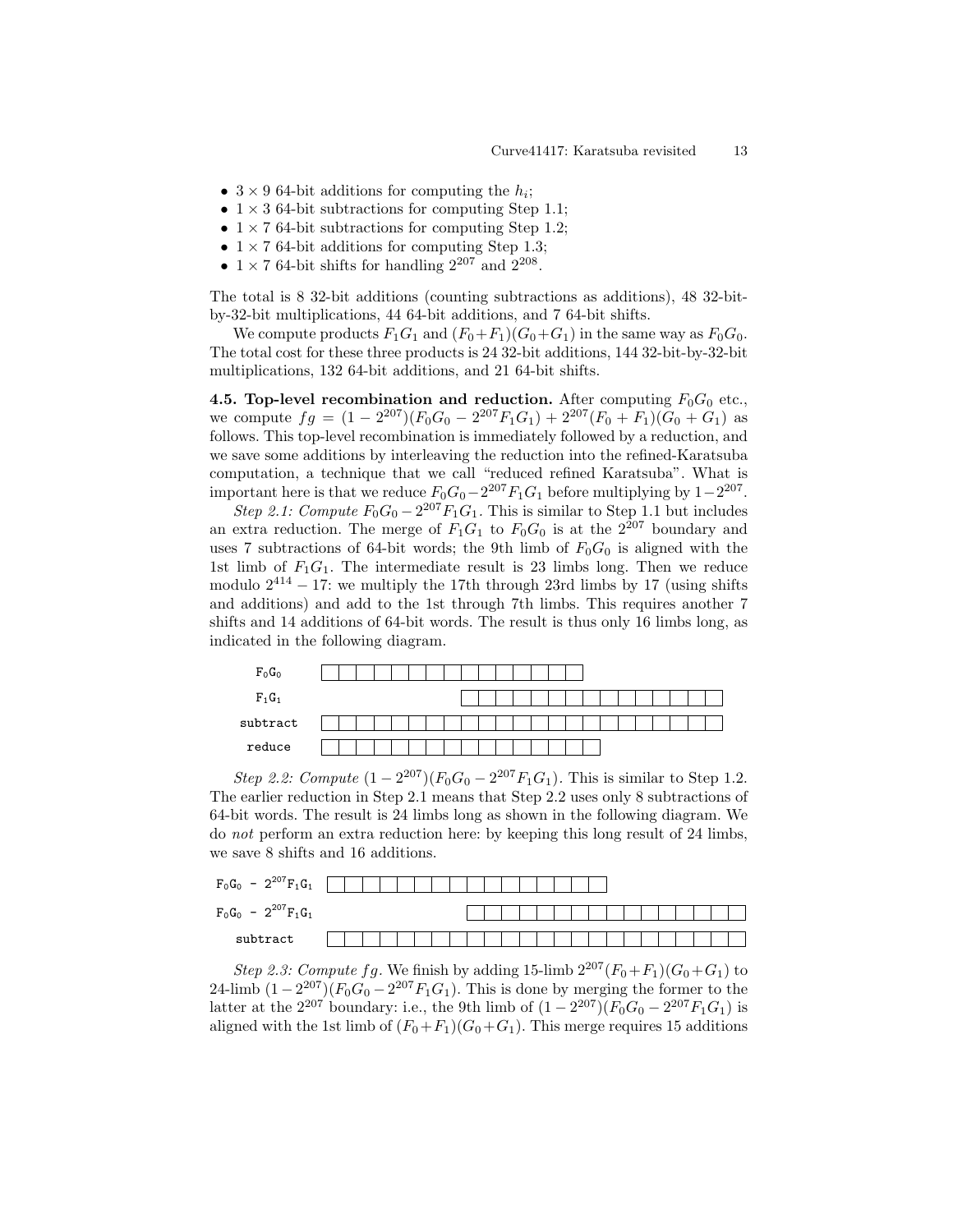of 64-bit words and results in 24 limbs. We do another reduction similar to Step 2.1 to bring the result back to 16 limbs; this requires another 8 shifts and 16 additions of 64-bit words. The following diagram illustrates this step.



To summarize, computing fg from  $F_0G_0$ ,  $F_1G_1$  and  $(F_0 + F_1)(G_0 + G_1)$  uses

- 7 64-bit subtractions for computing Step 2.1;
- 7 64-bit shift instructions for reduction in Step 2.1;
- 14 64-bit additions for reduction in Step 2.1;
- 8 64-bit subtractions for computing Step 2.2;
- 15 64-bit additions for computing Step 2.3;
- 8 64-bit shift instructions for reduction in Step 2.3;
- 16 64-bit additions for reduction in Step 2.3.

This sums up to 60 64-bit additions and 15 64-bit shift instructions. Therefore, the total cost for computing  $fg$  is 24 32-bit additions, 144 32-bit-by-32-bit multiplications,  $132 + 60 = 192$  64-bit additions, and  $21 + 15 = 36$  64-bit shifts.

4.6. Principles behind reduced refined Karatsuba. Our elimination of some additions can be viewed as following the general strategy of reducing *inputs* to a multiplication rather than outputs of a multiplication. Specifically, we reduce  $F_0G_0 - 2^{207}F_1G_1$  before multiplying it by  $1 - 2^{207}$ ; we do not reduce the product until after adding it to  $(F_0 + F_1)(G_0 + G_1)$ ; if  $fg$  were being added to other products then we would similarly delay the reduction until after the addition. What is new here is seeing the multiplication by  $1 - t^n$  inside refined Karatsuba as a useful target of the general strategy, despite the sparsity of  $1 - t^n$ .

### 5 Vectorization

The "NEON" vector unit in each Cortex-A8 core can compute a vector of two 64-bit products ac and bd in just 2 cycles given 32-bit inputs  $a, b, c, d$ . It can compute a vector of two 64-bit sums or four 32-bit sums in just 1 cycle. The latencies of these operations are actually higher, up to 7 cycles, but throughput is improved by pipelining. Taking advantage of this computational power requires that at every moment there are 2 or 4 identical computations to perform, and on top of this enough independent computations to hide latencies.

5.1. Karatsuba vectorization. Most of the computations in Section 4 are suitable for vectorization. For example,  $F_{01}G_{01}$  takes  $f_4, f_5, f_6, f_7, g_4, g_5, g_6, g_7$ as input;  $F_{10}G_{10}$  takes  $f_8, f_9, f_{10}, f_{11}, g_8, g_9, g_{10}, g_{11}$ . There are no dependencies between these two identical sets of multiplications. Similar comments apply to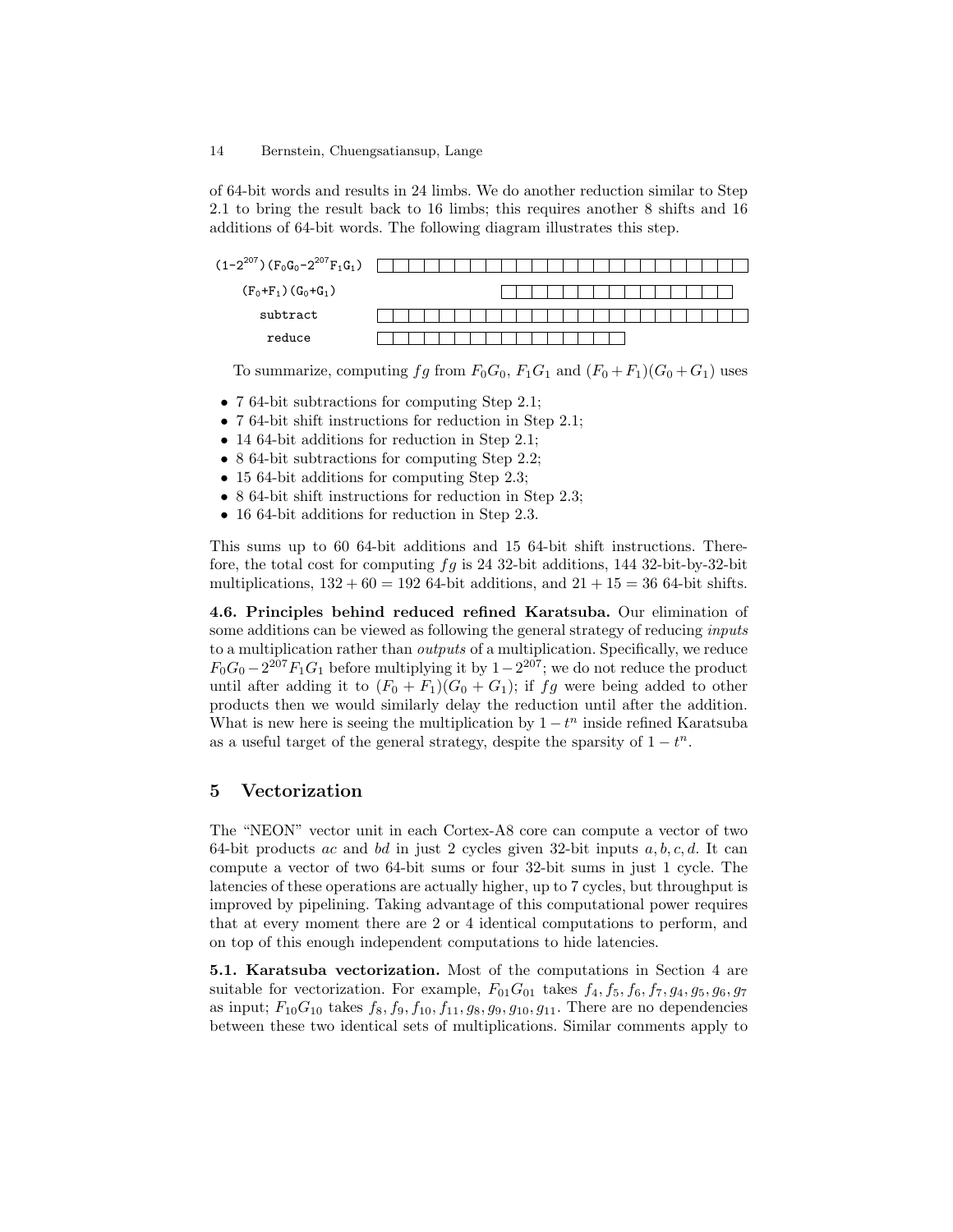$F_{00}G_{00}$  and  $F_{11}G_{11}$ ;  $(F_{00} + F_{10})(G_{00} + G_{10})$  and  $(F_{01} + F_{11})(G_{01} + G_{11})$ ; and  $(F_{00}+F_{01})(G_{00}+G_{01})$  and  $(F_{10}+F_{11})(G_{10}+G_{11})$ . The remaining multiplication consists of 16 32-bit products, which we partition into 8 vectorized products at the cost of some shuffling. Similarly, we vectorize between combining  $F_0G_0$ and combining  $F_1G_1$ , and at the cost of some shuffling we vectorize within the computation of  $(F_0 + F_1)(G_0 + G_1)$ . NEON also supports a multiply-accumulate instruction, allowing us to eliminate many addition instructions.

5.2. Carry vectorization. At the end of the Karatsuba computation, reduction modulo p produces a product of the form  $\sum_{i=0}^{7} m_i 2^{26i} + 2^{207} \sum_{i=0}^{7} m_{i+8} 2^{26i}$ . We then use a sequence of carries to bring each limb down to 26 (or in some cases 25) bits. We vectorize between a carry  $m_0 \to m_1$  and a carry  $m_8 \to m_9$ , between a carry  $m_1 \rightarrow m_2$  and a carry  $m_9 \rightarrow m_{10}$ , etc.

Each carry has very high latency, so we perform four carry chains in parallel. Specifically, we vectorize between a carry  $m_0 \to m_1$  and a carry  $m_8 \to m_9$ , and in parallel vectorize between a carry  $m_4 \to m_5$  and a carry  $m_{12} \to m_{13}$ ; we then vectorize between a carry  $m_1 \rightarrow m_2$  and a carry  $m_9 \rightarrow m_{10}$ , and in parallel vectorize between a carry  $m_5 \rightarrow m_6$  and a carry  $m_{13} \rightarrow m_{14}$ ; and so on. This hides almost all latency.

5.3. Performance. See Section 1.4 for our Cortex-A8 performance results.

### References

- <span id="page-14-7"></span>[1] Josh Benaloh (editor), Topics in cryptology  $-CT$ -RSA 2014  $-$  The cryptographer's track at the RSA conference 2014, San Francisco, CA, USA, February 25–28, 2014, proceedings, Lecture Notes in Computer Science, 8366, Springer, 2014. ISBN 978-3-319-04851-2. See [\[19\]](#page-15-13).
- <span id="page-14-11"></span><span id="page-14-0"></span>[2] Daniel J. Bernstein, Curve25519: new Diffie-Hellman speed records, in PKC 2006 [[41](#page-17-0)] (2006), 207–228. URL: <http://cr.yp.to/papers.html#curve25519>. Citations in this document: §[1.](#page-0-0)
- <span id="page-14-8"></span><span id="page-14-6"></span>[3] Daniel J. Bernstein, Batch binary Edwards, in Crypto 2009 [[23](#page-15-14)] (2009), 317–336. URL: <http://cr.yp.to/papers.html#bbe>. Citations in this document: §[4.2.](#page-10-0)
- <span id="page-14-2"></span>[4] Daniel J. Bernstein, Chitchanok Chuengsatiansup, Tanja Lange, Peter Schwabe, Kummer strikes back: new DH speed records (2014). URL: [https://eprint.iacr.](https://eprint.iacr.org/2014/134) [org/2014/134](https://eprint.iacr.org/2014/134). Citations in this document: §[1](#page-1-0), §[1,](#page-1-1) §[1,](#page-1-2) §[1.1](#page-1-3), §[1.1,](#page-1-4) §[1.3](#page-3-0).
- <span id="page-14-10"></span><span id="page-14-5"></span>[5] Daniel J. Bernstein, Niels Duif, Tanja Lange, Peter Schwabe, Bo-Yin Yang, Highspeed high-security signatures, in CHES 2011 [[38](#page-17-1)] (2011). URL: [http://eprint.](http://eprint.iacr.org/2011/368) [iacr.org/2011/368](http://eprint.iacr.org/2011/368). Citations in this document: §[3.2.](#page-8-0)
- <span id="page-14-9"></span><span id="page-14-4"></span>[6] Daniel J. Bernstein, Tanja Lange, Faster addition and doubling on elliptic curves, in Asiacrypt 2007 [[30](#page-16-9)] (2007), 29–50. URL: <http://eprint.iacr.org/2007/286>. Citations in this document: §[2.2](#page-6-0).
- <span id="page-14-1"></span>[7] Daniel J. Bernstein, Tanja Lange, Security dangers of the NIST curves (2013). URL: <http://cr.yp.to/talks/2013.09.16/slides-djb-20130916-a4.pdf>. Citations in this document: §[1.](#page-0-1)
- <span id="page-14-3"></span>[8] Daniel J. Bernstein, Tanja Lange (editors), eBACS: ECRYPT Benchmarking of Cryptographic Systems, accessed 13 June 2014 (2014). URL: [http://bench.cr.](http://bench.cr.yp.to) [yp.to](http://bench.cr.yp.to). Citations in this document: §[1.3](#page-3-1).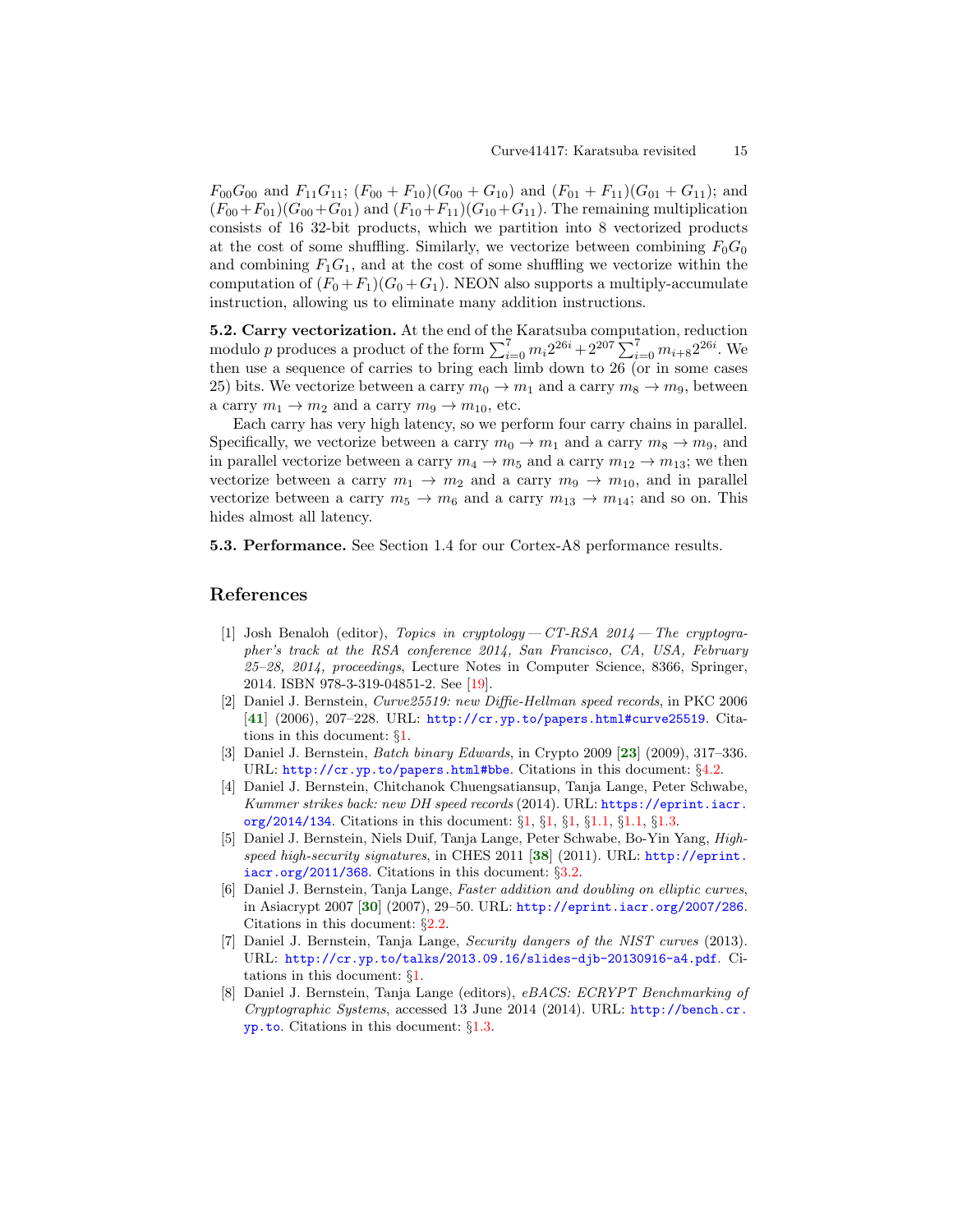- <span id="page-15-12"></span>16 Bernstein, Chuengsatiansup, Lange
	- [9] Daniel J. Bernstein, Tanja Lange (editors), Explicit Formulas Database, accessed 13 June 2014 (2014). URL: <http://hyperelliptic.org/EFD>. Citations in this document: §[3.1,](#page-8-1) §[A](#page-17-2).
- <span id="page-15-10"></span>[10] Daniel J. Bernstein, Tanja Lange, SafeCurves: choosing safe curves for ellipticcurve cryptography, accessed 13 June 2014 (2014). URL:  $\frac{http://safecurves.cr.}{http://safecurves.cr.}$  $\frac{http://safecurves.cr.}{http://safecurves.cr.}$  $\frac{http://safecurves.cr.}{http://safecurves.cr.}$ [yp.to](http://safecurves.cr.yp.to). Citations in this document: §[2](#page-6-1), §[2.1.](#page-6-2)
- <span id="page-15-20"></span><span id="page-15-0"></span>[11] Daniel J. Bernstein, Peter Schwabe, NEON crypto, in CHES 2012 [[39](#page-17-3)] (2012), 320–339. URL: <http://cr.yp.to/papers.html#neoncrypto>. Citations in this document: §[1](#page-0-2), §[1.1,](#page-1-5) §[1.1](#page-1-6), §[1.3.](#page-3-2)
- <span id="page-15-16"></span>[12] Guido Bertoni, Jean-Sébastien Coron (editors), Cryptographic hardware and embedded systems— CHES 2013— 15th international workshop, Santa Barbara, CA, USA, August 20–23, 2013, proceedings, Lecture Notes in Computer Science, 8086, Springer, 2013. ISBN 978-3-642-40348-4. See [[14\]](#page-15-15).
- <span id="page-15-17"></span><span id="page-15-4"></span>[13] Joppe W. Bos, Craig Costello, Huseyin Hisil, Kristin Lauter, Fast cryptography in genus 2, in Eurocrypt 2013 [[28](#page-16-10)] (2013), 194–210. URL: [http://eprint.iacr.](http://eprint.iacr.org/2012/670) [org/2012/670](http://eprint.iacr.org/2012/670). Citations in this document: §[1.1](#page-1-7).
- <span id="page-15-15"></span><span id="page-15-7"></span>[14] Joppe W. Bos, Craig Costello, Huseyin Hisil, Kristin Lauter, High-performance scalar multiplication using 8-dimensional GLV/GLS decomposition, in CHES 2013 [[12](#page-15-16)] (2013), 331–348. URL: <http://eprint.iacr.org/2013/146>. Citations in this document: §[1.3.](#page-3-3)
- <span id="page-15-18"></span><span id="page-15-3"></span>[15] Joppe W. Bos, Peter L. Montgomery, Daniel Shumow, Gregory M. Zaverucha, Montgomery multiplication using vector instructions, in SAC 2013 [[31](#page-16-11)] (2014), 471–489. URL: <http://eprint.iacr.org/2013/519>. Citations in this document: §[1.1.](#page-1-8)
- <span id="page-15-19"></span><span id="page-15-6"></span>[16] Craig Costello, Huseyin Hisil, Benjamin Smith, Faster compact Diffie–Hellman: endomorphisms on the x-line, in Eurocrypt 2014 [[36](#page-16-12)] (2014), 183–200. URL: <http://eprint.iacr.org/2013/692>. Citations in this document: §[1.1.](#page-1-9)
- <span id="page-15-9"></span>[17] ECC Brainpool, ECC Brainpool standard curves and curve generation (2005). URL: <http://www.ecc-brainpool.org/download/Domain-parameters.pdf>. Citations in this document: §[2.](#page-6-3)
- <span id="page-15-11"></span>[18] Harold M. Edwards, A normal form for elliptic curves, Bulletin of the American Mathematical Society 44 (2007), 393–422. URL: [http://www.ams.org/](http://www.ams.org/bull/2007-44-03/S0273-0979-07-01153-6/home.html) [bull/2007-44-03/S0273-0979-07-01153-6/home.html](http://www.ams.org/bull/2007-44-03/S0273-0979-07-01153-6/home.html). Citations in this document: §[2.2](#page-6-4).
- <span id="page-15-13"></span><span id="page-15-5"></span>[19] Armando Faz-Hernández, Patrick Longa, Ana H. Sánchez, Efficient and secure algorithms for GLV-based scalar multiplication and their implementation on GLV-GLS curves, in CT-RSA 20[1](#page-14-7)4 [1] (2014), 1-27. URL:  $http://eprint.iacr.org/$ [2013/158](http://eprint.iacr.org/2013/158). Citations in this document: §[1.1.](#page-1-10)
- <span id="page-15-1"></span>[20] Pierrick Gaudry, Éric Schost, Genus 2 point counting over prime fields, Journal of Symbolic Computation 47 (2012), 368–400. URL: [http://www.csd.uwo.ca/](http://www.csd.uwo.ca/~eschost/publications/countg2.pdf) [~eschost/publications/countg2.pdf](http://www.csd.uwo.ca/~eschost/publications/countg2.pdf). Citations in this document: §[1](#page-1-11).
- <span id="page-15-8"></span>[21] Robert Granger, Thorsten Kleinjung, Jens Zumbrägel, Breaking "128-bit secure" supersingular binary curves (or how to solve discrete logarithms in  $\mathbf{F}_{2^{4}}$ -1223 and  $\mathbf{F}_{212\cdot367}$ ), Crypto 2014, to appear (2014). URL: [http://eprint.iacr.org/2014/](http://eprint.iacr.org/2014/119) [119](http://eprint.iacr.org/2014/119). Citations in this document: §[1.5](#page-5-0).
- <span id="page-15-2"></span>[22] Torbjörn Granlund (editor), GMP 5.1.3: GNU multiple precision arithmetic library (2014). URL: <http://gmplib.org>. Citations in this document: §[1.1.](#page-1-12)
- <span id="page-15-14"></span>[23] Shai Halevi (editor), Advances in cryptology— CRYPTO 2009, 29th annual international cryptology conference, Santa Barbara, CA, USA, August 16–20, 2009, proceedings, Lecture Notes in Computer Science, 5677, Springer, 2009. See [[3](#page-14-8)].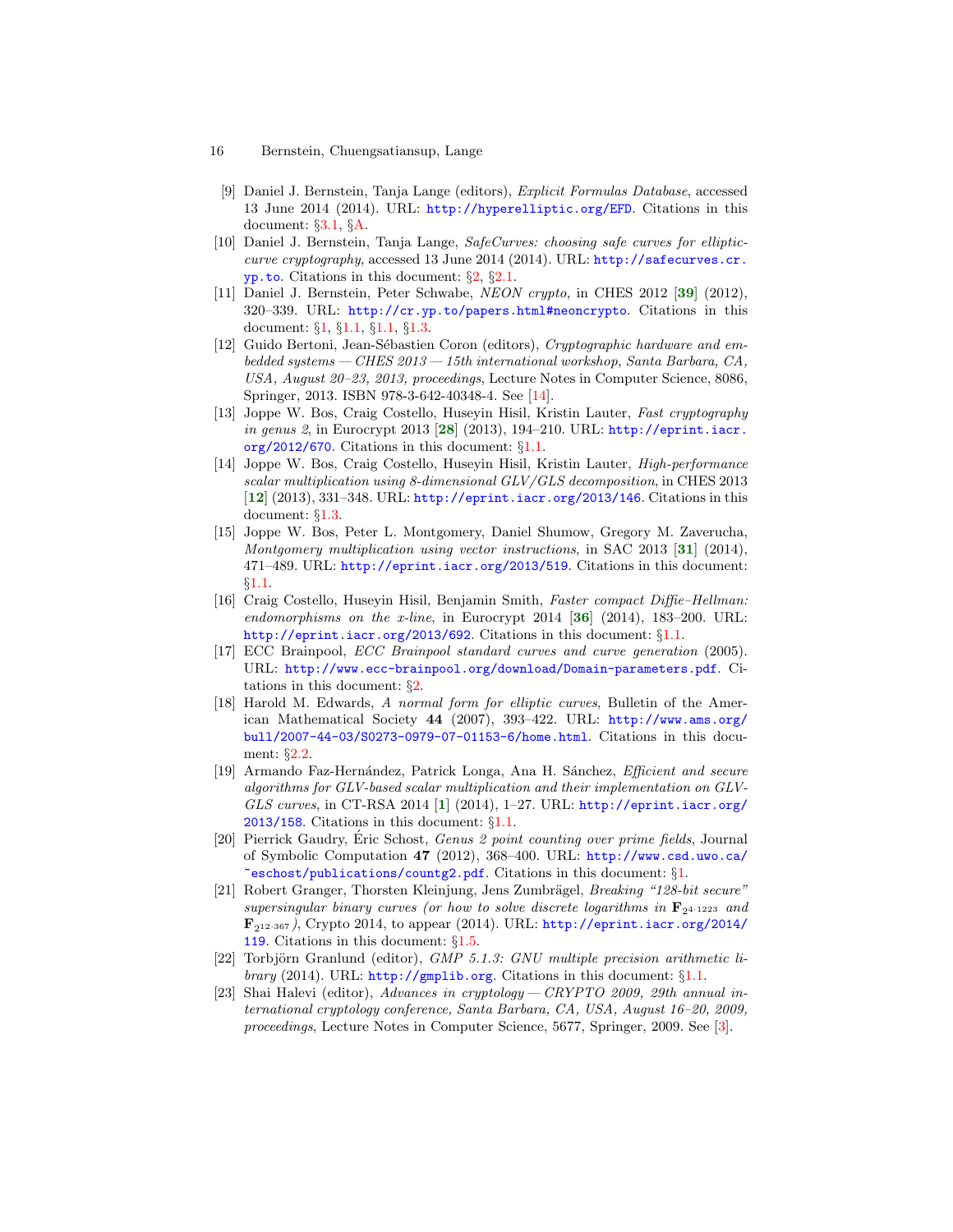- <span id="page-16-1"></span>[24] Mike Hamburg, Fast and compact elliptic-curve cryptography (2012). URL: <http://eprint.iacr.org/2012/309>. Citations in this document: §[1.1.](#page-1-13)
- <span id="page-16-4"></span>[25] Mike Hamburg, New Ed448-Goldilocks release (2014). URL: [https://](https://moderncrypto.org/mail-archive/curves/2014/000101.html) [moderncrypto.org/mail-archive/curves/2014/000101.html](https://moderncrypto.org/mail-archive/curves/2014/000101.html). Citations in this document: §[1.4.](#page-4-0)
- <span id="page-16-14"></span><span id="page-16-8"></span>[26] Hüseyin Hisil, Kenneth Koon-Ho Wong, Gary Carter, Ed Dawson, Twisted Edwards curves revisited, in Asiacrypt 2008 [[37](#page-16-13)] (2008), 326–343. URL: [http://](http://eprint.iacr.org/2008/522) [eprint.iacr.org/2008/522](http://eprint.iacr.org/2008/522). Citations in this document: §[3.1.](#page-8-2)
- <span id="page-16-5"></span>[27] Institute of Electrical and Electronics Engineers, IEEE 1363-2000: Standard specifications for public key cryptography, Preliminary draft at (2000). URL: <http://grouper.ieee.org/groups/1363/P1363/draft.html>. Citations in this document: §[2](#page-6-5).
- <span id="page-16-10"></span>[28] Thomas Johansson, Phong Q. Nguyen (editors), Advances in cryptology— EUROCRYPT 2013, 32nd annual international conference on the theory and applications of cryptographic techniques, Athens, Greece, May 26–30, 2013, proceedings, Lecture Notes in Computer Science, 7881, Springer, 2013. ISBN 978-3- 642-38347-2. See [[13\]](#page-15-17).
- <span id="page-16-0"></span>[29] Anatoly A. Karatsuba, Y. Ofman, Multiplication of multidigit numbers on automata, Soviet Physics Doklady 7 (1963), 595–596. ISSN 0038-5689. Citations in this document:  $\S1.1$ ,  $\S4.2$  $\S4.2$ .
- <span id="page-16-9"></span>[30] Kaoru Kurosawa (editor), Advances in cryptology— ASIACRYPT 2007, 13th international conference on the theory and application of cryptology and information security, Kuching, Malaysia, December 2–6, 2007, proceedings, Lecture Notes in Computer Science, 4833, Springer, 2007. ISBN 978-3-540-76899-9. See [\[6\]](#page-14-9).
- <span id="page-16-11"></span>[31] Tanja Lange, Kristin Lauter, Petr Lisonek (editors), Selected areas in  $cryptography - SAC 2013 - 20th$  international conference, Burnaby, BC, Canada, August 14–16, 2013, revised selected papers, Lecture Notes in Computer Science, 8282, Springer, 2014. ISBN 978-3-662-43413-0. See [[15\]](#page-15-18).
- <span id="page-16-15"></span><span id="page-16-2"></span>[32] Patrick Longa, Francesco Sica, Four-dimensional Gallant–Lambert–Vanstone scalar multiplication, in Asiacrypt 2012 [[40](#page-17-4)] (2012), 718–739. URL: [http://](http://eprint.iacr.org/2011/608) [eprint.iacr.org/2011/608](http://eprint.iacr.org/2011/608). Citations in this document: §[1.1.](#page-1-15)
- <span id="page-16-7"></span>[33] Peter L. Montgomery, Speeding the Pollard and elliptic curve methods of factorization, Mathematics of Computation  $48$  (1987), 243–264. ISSN 0025-5718. MR 88e:11130. URL: [http://links.jstor.org/sici?sici=0025-5718\(198701\)48:](http://links.jstor.org/sici?sici=0025-5718(198701)48:177<243:STPAEC>2.0.CO;2-3) [177<243:STPAEC>2.0.CO;2-3](http://links.jstor.org/sici?sici=0025-5718(198701)48:177<243:STPAEC>2.0.CO;2-3). Citations in this document: §[2.2.](#page-6-6)
- <span id="page-16-3"></span>[34] National Institute for Standards and Technology, Digital signature standard. Federal Information Processing Standards Publication 186-2 (2000). URL: [http://](http://csrc.nist.gov/publications/fips/archive/fips186-2/fips186-2.pdf) [csrc.nist.gov/publications/fips/archive/fips186-2/fips186-2.pdf](http://csrc.nist.gov/publications/fips/archive/fips186-2/fips186-2.pdf). Citations in this document: §[1.2.](#page-2-0)
- <span id="page-16-6"></span>[35] National Security Agency, Suite B Cryptography / Cryptographic Interoperability (2009). URL: [http://www.nsa.gov/ia/programs/suiteb\\_cryptography/](http://www.nsa.gov/ia/programs/suiteb_cryptography/). Citations in this document: §[2.1.](#page-6-7)
- <span id="page-16-12"></span>[36] Phong Q. Nguyen, Elisabeth Oswald (editors), Advances in cryptology—  $EUROCRYPT 2014 - 33rd$  annual international conference on the theory and applications of cryptographic techniques, Copenhagen, Denmark, May 11–15, 2014, proceedings, Lecture Notes in Computer Science, 8441, Springer, 2014. ISBN 978- 3-642-55219-9. See [[16\]](#page-15-19).
- <span id="page-16-13"></span>[37] Josef Pieprzyk (editor), Advances in cryptology— ASIACRYPT 2008, 14th international conference on the theory and application of cryptology and information security, Melbourne, Australia, December 7-11, 2008, Lecture Notes in Computer Science, 5350, 2008. ISBN 978-3-540-89254-0. See [\[26\]](#page-16-14).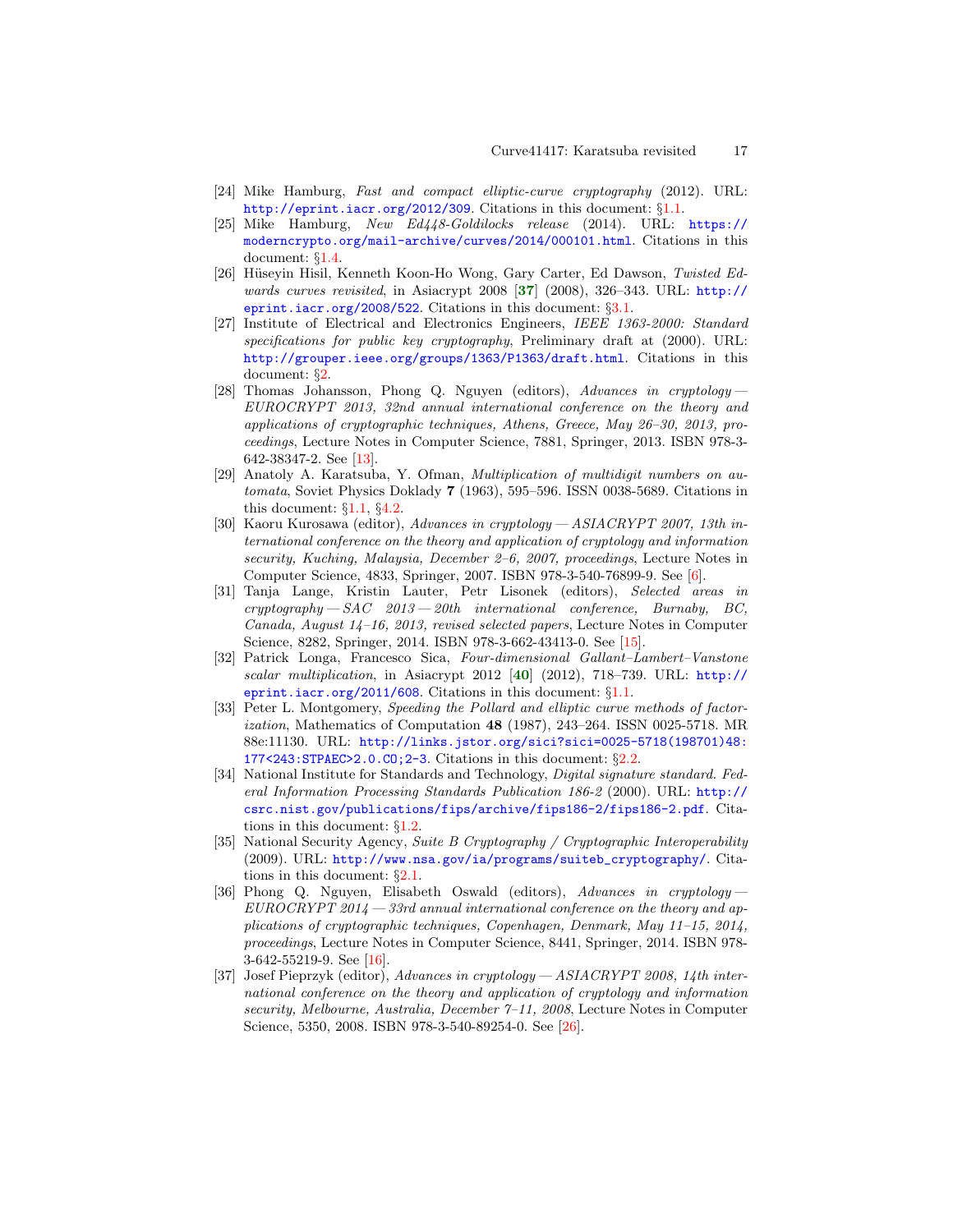- 18 Bernstein, Chuengsatiansup, Lange
- <span id="page-17-1"></span>[38] Bart Preneel, Tsuyoshi Takagi (editors), Cryptographic hardware and embedded systems— CHES 2011, 13th international workshop, Nara, Japan, September 28– October 1, 2011, proceedings, Lecture Notes in Computer Science, 6917, Springer, 2011. ISBN 978-3-642-23950-2. See [\[5\]](#page-14-10).
- <span id="page-17-3"></span>[39] Emmanuel Prouff, Patrick Schaumont (editors), Cryptographic hardware and embedded systems  $-CHES$  2012  $-14$ th international workshop, Leuven, Belgium, September 9–12, 2012, proceedings, Lecture Notes in Computer Science, 7428, Springer, 2012. ISBN 978-3-642-33026-1. See [[11\]](#page-15-20).
- <span id="page-17-4"></span>[40] Xiaoyun Wang, Kazue Sako (editors), Advances in cryptology— ASIACRYPT 2012, 18th international conference on the theory and application of cryptology and information security, Beijing, China, December 2–6, 2012, proceedings, Lecture Notes in Computer Science, Springer, 2012. ISBN 978-3-642-34960-7. See [\[32](#page-16-15)].
- <span id="page-17-0"></span>[41] Moti Yung, Yevgeniy Dodis, Aggelos Kiayias, Tal Malkin (editors), Public key  $cryptography—9th$  international conference on theory and practice in public-key cryptography, New York, NY, USA, April 24–26, 2006, proceedings, Lecture Notes in Computer Science, 3958, Springer, 2006. ISBN 978-3-540-33851-2. See [[2\]](#page-14-11).

# A Point arithmetic formulas

<span id="page-17-2"></span>This appendix presents the formulas that we use for doubling and addition of curve points. Most of these formulas are taken from the EFD [[9](#page-15-12)]. To simplify the cost statements we count only field multiplications and squarings, not additions and subtractions.

A.1. Formulas for doubling. We use three different formulas for point doubling. The slowest formulas are the following:

| Input: $X_1, Y_1, Z_1$<br>Output: $X_3, Y_3, Z_3, T_3$<br>Cost:<br>$4M + 4S$ |               |              |
|------------------------------------------------------------------------------|---------------|--------------|
| $A = X_1^2$ ,                                                                | $G=A+B$ .     | $X_3 = EF$   |
| $B = Y_1^2$ ,                                                                | $F=G-C$ .     | $Y_3 = GH$ , |
| $C = 2Z_1^2$ ,                                                               | $H = A - B$ , | $Z_3 = FG$ . |
| $E = (X_1 + Y_1)^2 - A - B,$                                                 |               | $T_3 = EH.$  |
|                                                                              |               |              |

We use these formulas once in each five-doubling window, specifically for the last doubling before point addition. Each of the other four doublings costs just  $3M + 4S$ : we save 1M by skipping the computation of  $T_3$ .

For the first doubling in the precomputation we use the following faster formulas.